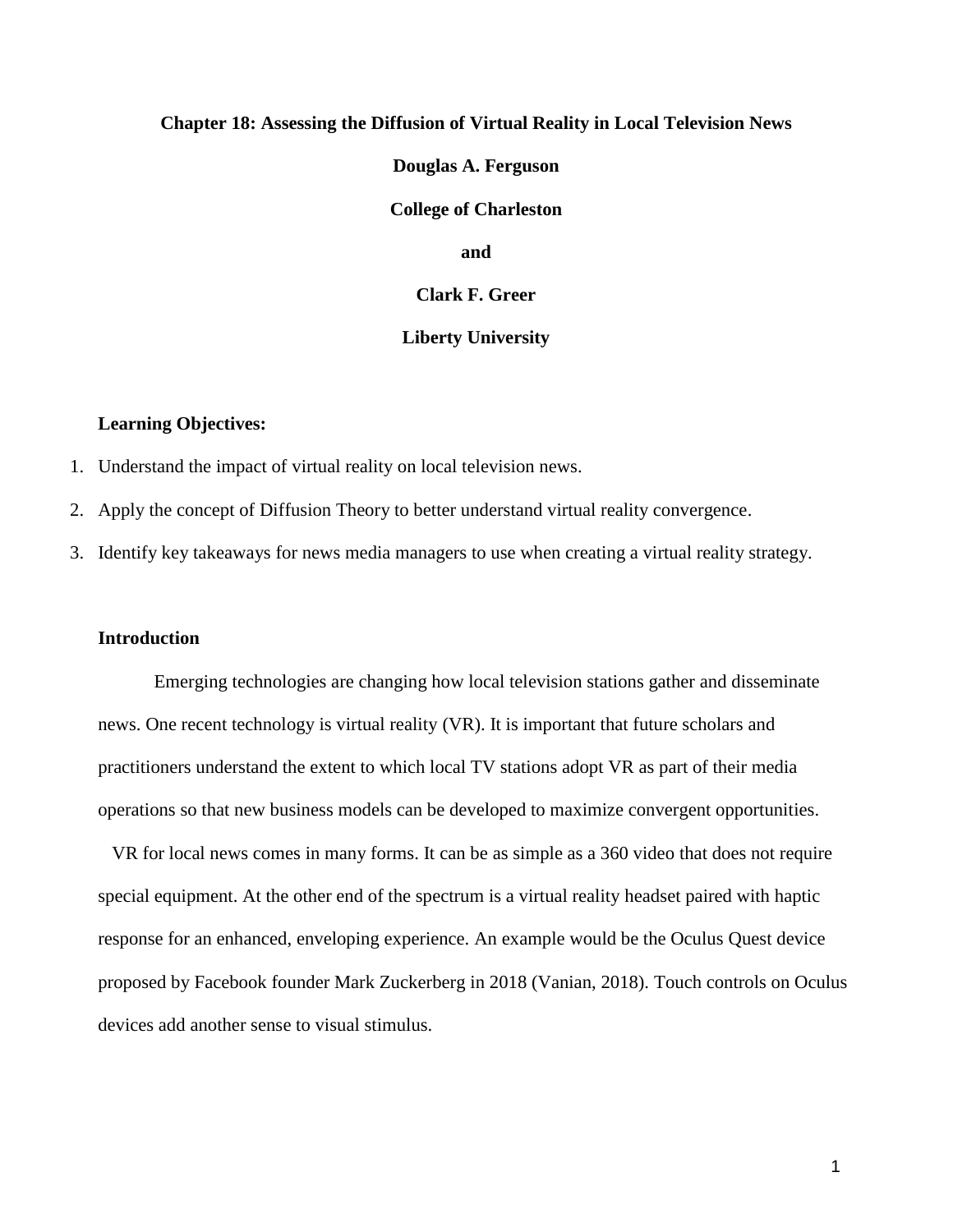Perhaps the best way to understand how far VR has advanced since the beginning is to look back at early attempts and observations. An editorial, primarily dealing with print media, in *Journalism and Mass Communication Quarterly* argued that technologies such as VR were contributing to "watershed moments" in news (Marron, 2015, p. 351). For example, in November 2015, the *New York Times* inserted Google Cardboard VR viewers into an edition of the paper that was delivered to more than a million of its subscribers (Wohlsen, 2015). The *Des Moines Register* used VR to produce a series of stories about farming (Hoey, 2015). Those uses of VR provide the ability for news audiences to experience news situations and settings (Marron, 2015).

Nonny de la Peña had previously created the first virtual reality journalism stories with her 2012 *Hunger in Los Angeles* that mixed narrative, news values and technology storytelling (Stubbs, 2018). Kurz (2016) has also noted that virtual news sets and augmented reality will be game changers for the future of TV news. Virtual content enables audiences to be participants versus simply observers, and even offer the ability for viewers to choose the path in a story rather than follow linear storytelling (Koski, 2015). Industry forecast reports have revealed growing public acceptance of VR receivers (IDC, 2018; Martin, 2017). When Facebook in 2014 spent \$2 billion for the Oculus Rift VR headset, many observers began to take notice (Wood, 2018).

The use of virtual techniques are not solely tools of professional news organizations. The Annenberg School at USC teaches students practical applications of augmented reality and VR, as well as the use of 360 video in journalism (Hur, 2017). Additionally, the Knight Foundation partnered with Google News Lab and the Online News Association to sponsor a competition in the use of virtual reality for news to deliver stories through "immersive storytelling" (Preston & Zenni, 2017, para. 1).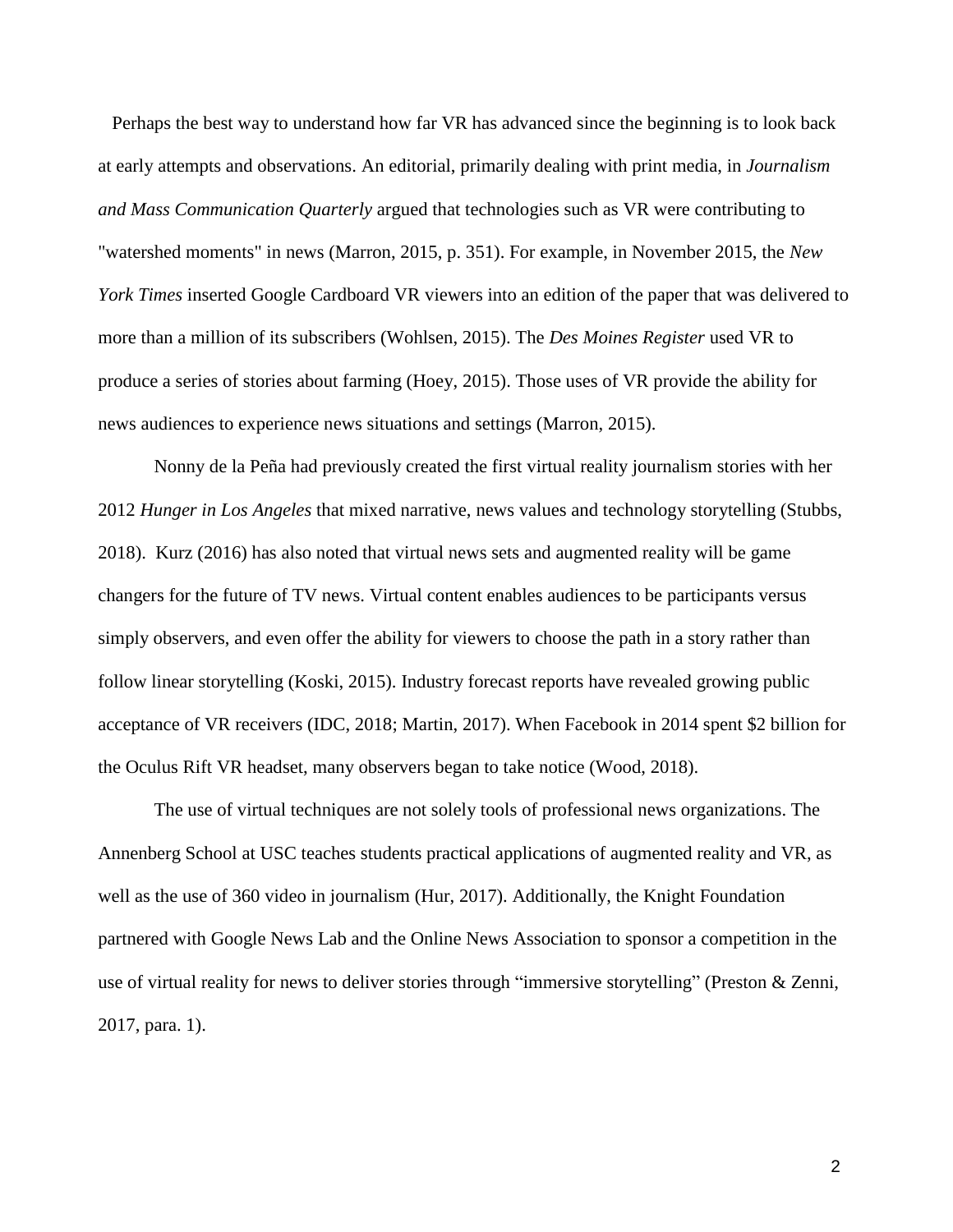Recent developments in virtual technologies may be setting the stage for different approaches to news, both print and broadcast. Some newspapers remain very active at the close of the decade, e.g., McClatchy operates a New Ventures Lab that demonstrated its digital environment plans at the Capital Region AR VR Accelerator in Sacramento, California in the United States (Anderson, 2019). Before we can ever understand such cutting-edge developments, however, we should take a closer look at how one news outlet has experimented with VR storytelling through 360-degree journalism.

#### **Case Study**

The easiest VR format to experience without VR goggles or other equipment is basic 360 degree journalism, similar to Facebook photos that allow the viewer to rotate the view of a still frame. *USA Today* introduced VR storytelling with the following definition: "Virtual reality is a computer-generated experience that can simulate physical presence in real or imagined environments. Quite simply, virtual reality can put you there, wherever there may be" (USA Today, 2016, para. 1). By manipulating a computer mouse and cursor, the viewer can rotate the video in a nearly-endless array of viewpoints. The website (https://www.usatoday.com/vrstories/) gives examples of 360-degree experiences in full motion: inside a race car, inside a fighter jet, through the streets of Havana, and attending a political rally. Words cannot describe the experience; you are encouraged to take a quick look at the website.

Although *USA Today* maintains the website, the documents regarding the "current" state of VR journalism are only as current as 2015. Using the Internet Archive Wayback Machine, we can also experience the early predictions back then (Doyle, 2015). Doyle acknowledges that consumer acceptance would be slow, but opines that traditional media were eager to "avoid repeating their slow adoptions of the Internet and mobile devices" (Doyle, 2015, p. 5). Although his reported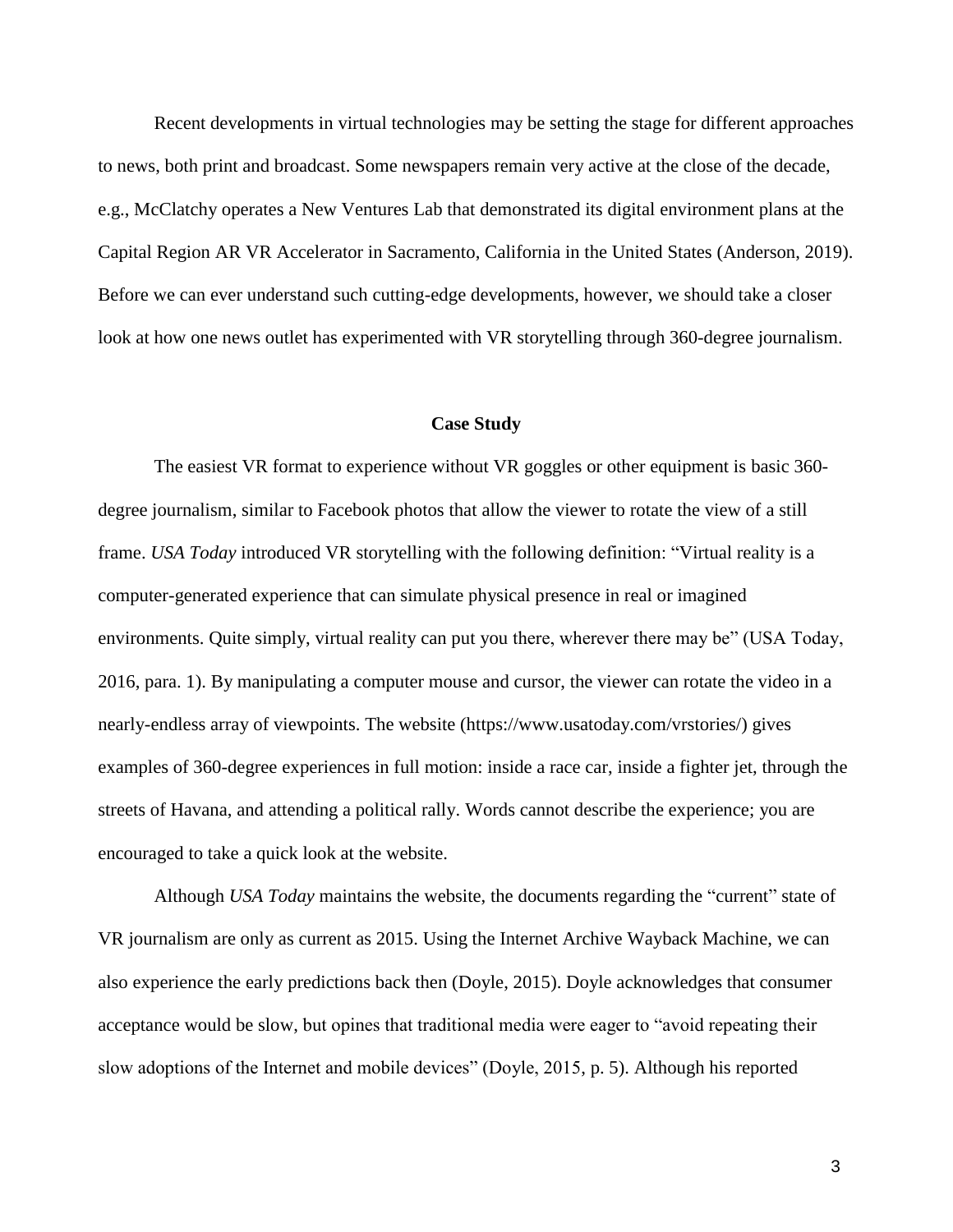predictions were 10 to 38 million devices by 2018, the number actually sold worldwide by then was much higher. Sony alone sold 50 million headsets worldwide by 2018, not counting the 30 million sold to PlayStation users (Fogden, 2018). Still, technology observers (e.g., Fogden, 2018) were not entirely convinced of a widespread demand.

Television networks and their affiliated stations began taking note of how newspapers were receiving attention for their VR storytelling and thus began to experiment on their own. In particular, ABC News established a website (https://abcnews.go.com/VR) that captured the kind of stories attempted by *USA Today,* but focused on documentary-style news stories with more narration. An example is "Inside the Hermit Kingdom: VR Journey in North Korea" that attracted 17 million 360 degree views in the first 48 hours (McDonald, 2017). The same web address presented 15 additional stories, including a trip to Chernobyl and a California marijuana harvest. Downloading the Jaunt VR app allowed someone to watch the video inside Google Cardboard, a very inexpensive VR device designed to hold a cellphone connected to ordinary earbuds. While only a simulation of "true VR" devices, the experience was arguably better than rotating one's view of a stationary screen, a difference left unanswered by current research. While virtual reality is a new media technology, its emergence and adoption are fairly consistent with other forms of technology. It is important for future practitioners to understand traditional theories.

### **Something Old**

Herz and Rauschnabel (2018) have explored the diffusion of VR devices and concluded that VR-adoption intention is the highest when potential buyers expect to enjoy a strong sense of virtual embodiment (the sensation of being another person) and virtual presence (the sensation of being at another place), while only one of these conditions might have a negative effect. Diffusion has been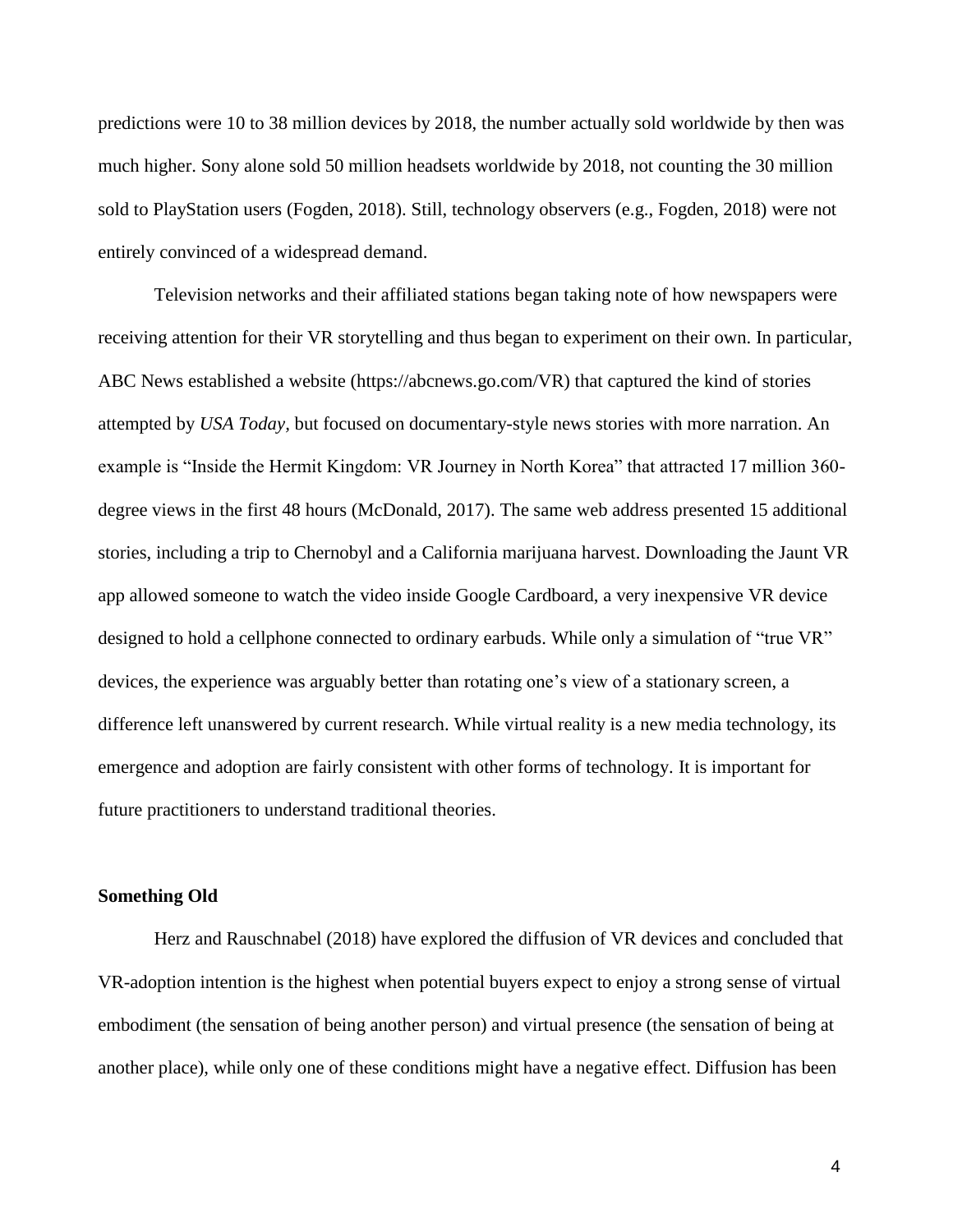studied in many ways, even throughout this handbook, but most theoretical foundations originate with the work of Everett Rogers and Diffusion Theory.

### *Diffusion Theory*

Diffusion is how any innovation is communicated over time among members of a social system (Rogers, 1995). Rogers explained five perceived characteristics of an innovation that influences its adoption: (1) relative advantage, (2) compatibility, (3) complexity, (4) observability, and (5) trialability. All characteristics except complexity are positively related to the adoption. The adoption of VR devices by news organizations require strong participation from media managers.

Relative advantage is often associated with a cost/benefit analysis in which individuals or organizations determine whether it is in their best interest to adopt an innovation (Rogers, 1995). An important aspect of this characteristic is audience size, which is usually a crucial issue for television broadcasters. The number of viewers whom a video platform can attract is typically linked to increased revenue from advertisers or subscribers.

Local TV stations face several concerns when it comes to adopting various types of digital technologies. These include how to create revenue from social media, realizing the potential for mobile technologies, and being more innovative in newscasts ("Local TV news," 2018). Another tool for TV stations is artificial intelligence (AI). Internally, the use of AI can facilitate faster searches when researching story archives, providing a means of adapting content for different delivery platforms, and analyzing social media (Pallanich, 2019). At the same time, however, stations still must deal with monetizing content and determining whether the advantages of using AI systems are worth the cost of implementation (Pallanich, 2019).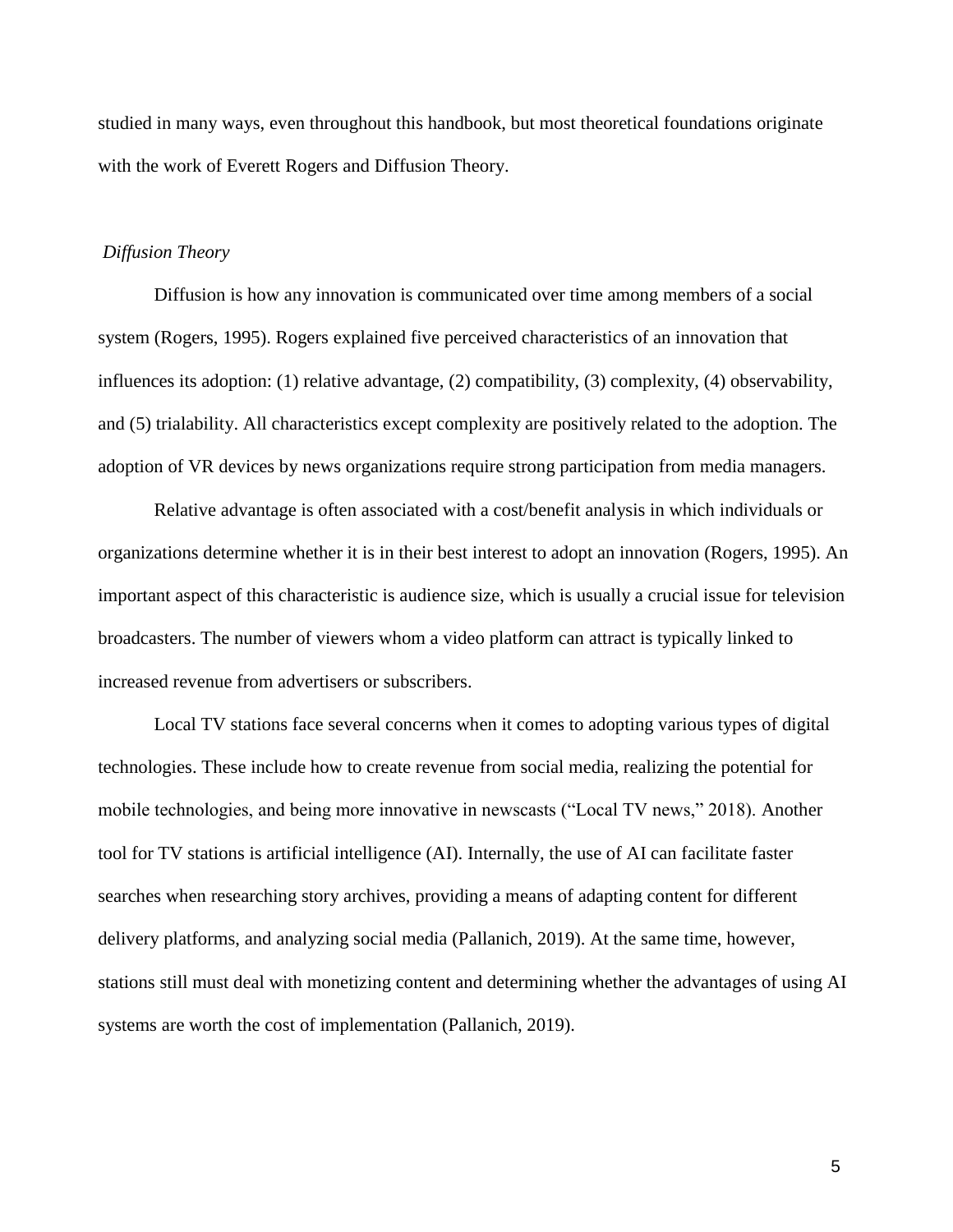Compatibility is related to the extent to which the innovation is similar to existing objects or practices, i.e., how well it fits "values, past experiences, and need of potential adopters" (Rogers, 1995). A high degree of compatibility tends to reduce the level of uncertainty toward the innovation. Because stations already have experience with posting to their websites, there is an assumed degree of congruence in delivering content via VR. Supplying downloads to dedicated VR devices could be easily accomplished with a television medium that pre-produces its news stories. Despite its technical compatibility, giving viewers a 360-degree experience may create problems related to the central content of a story. Compared to stories produced in 2D, stories that give viewers a 360 degree perspective might take their focus of attention away from what the story producer intends (Bösch, Gensch, & Rath-Wiggins, 2018). Therefore, stations that want to venture into 360-degree storytelling need to determine how to produce content differently to ensure the viewer is directed to the central visual.

Complexity is associated with the level of simplicity or complexity in using the innovation (Rogers, 1995). Television stations interested in implementing VR will need to understand the technological side of news dissemination and gathering. As noted above, complexity is negatively associated with adopting an innovation, so that the higher the perceived complexity of the innovation, the lower the tendency to adopt the innovation. For example, a news director who perceives VR as too complex is less likely to implement the technology. News directors might view the entire process as too much trouble. For example, creating graphics for a virtual set or even a partly virtual environment is only part of the task to create a newscast without a physical set. For WTHR in Indianapolis in the United States, it meant time to reach a comfort level at coordinating the station's robotic cameras with the graphics (Irish, 2018). WRAL's use of virtual reality for its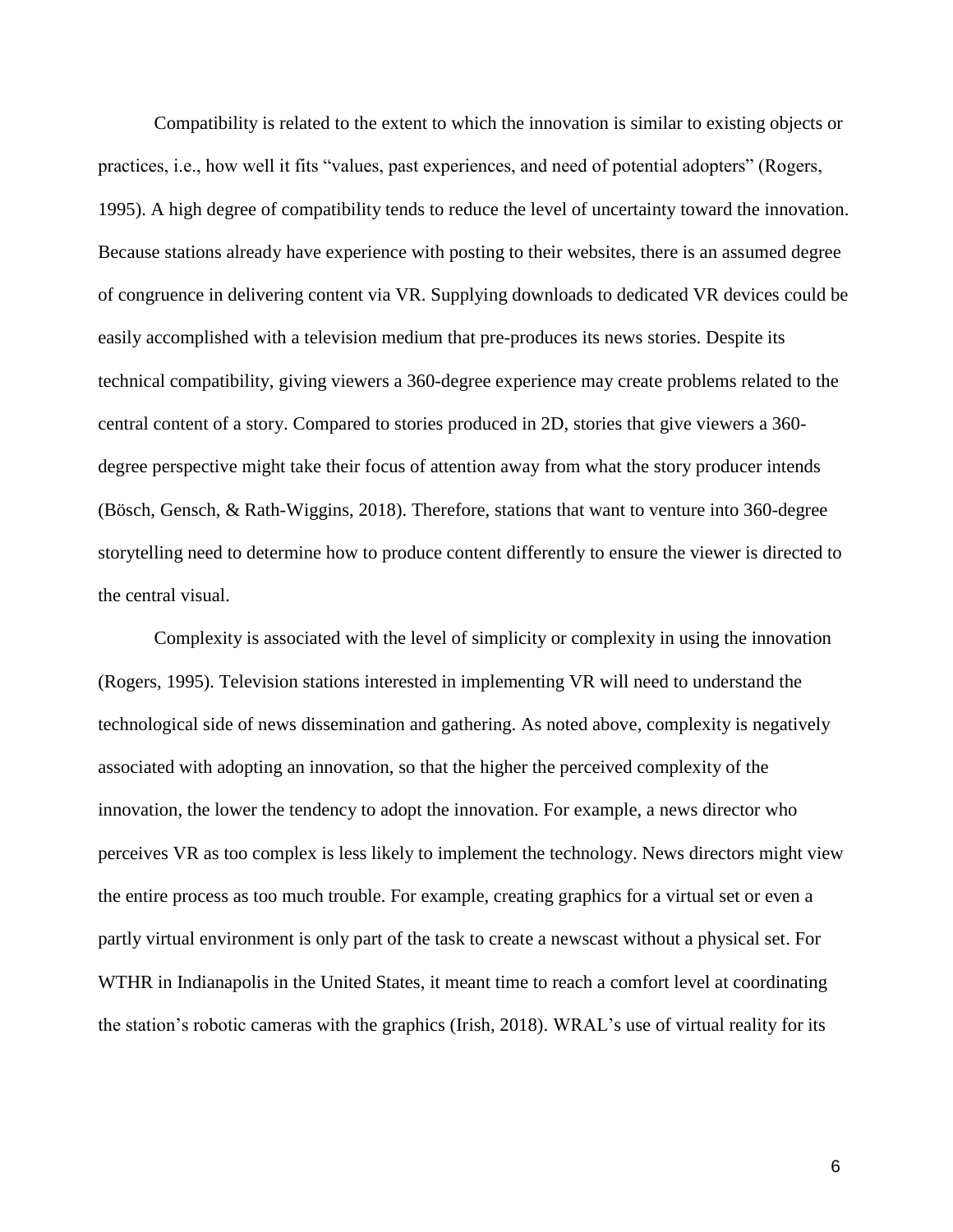2018 Winter Olympics program required time for rehearsals to ensure coordination of anchors, cameras and graphics ("WRAL-TV creates," 2018).

Trialability is the ability for a potential adopter to try an innovation before deciding whether or not to adopt it (Rogers, 1995). Additionally, this provides an opportunity to see how the innovation works in the potential adopter's particular situation. However, as Rogers (1995) noted, some innovations are more difficult to try than others. Local television stations might perceive that implementing VR is too difficult to try because it requires additional technology. Audience members who have adopted VR headsets might be ready for local news, but the station must bear the risk of costly cameras and training. Another yet-unanswered question is what it might take for consumers with VR devices for game-playing to wear them for watching the news. One might assume that gamers and news addicts occupy groups with little overlap. Perhaps those who do both activities consider their time spent in entertainment-seeking greatly different than that spent with informationseeking.

Observability relates to how well potential adopters can see an innovation in use (Rogers, 1995). News directors can observe other stations' use of new technology, but without being able to observe results in relation to television audiences. The issue is the extent to which adoption of VR by other stations in a market may influence other news directors' choice to implement new methods for news gathering and dissemination. VR is still fairly rare, mostly adopted by metropolitan daily newspapers (see e.g., Marron, 2015). Judging from the static website for *USA Today*, even major newspapers are not producing much new content. This chicken-or-egg question concerning which comes first is yet unanswered.

In addition to the perceived characteristics of an innovation, organizations also adopt innovations based on three types (Rogers, 1995). Adoption from the optional perspective means the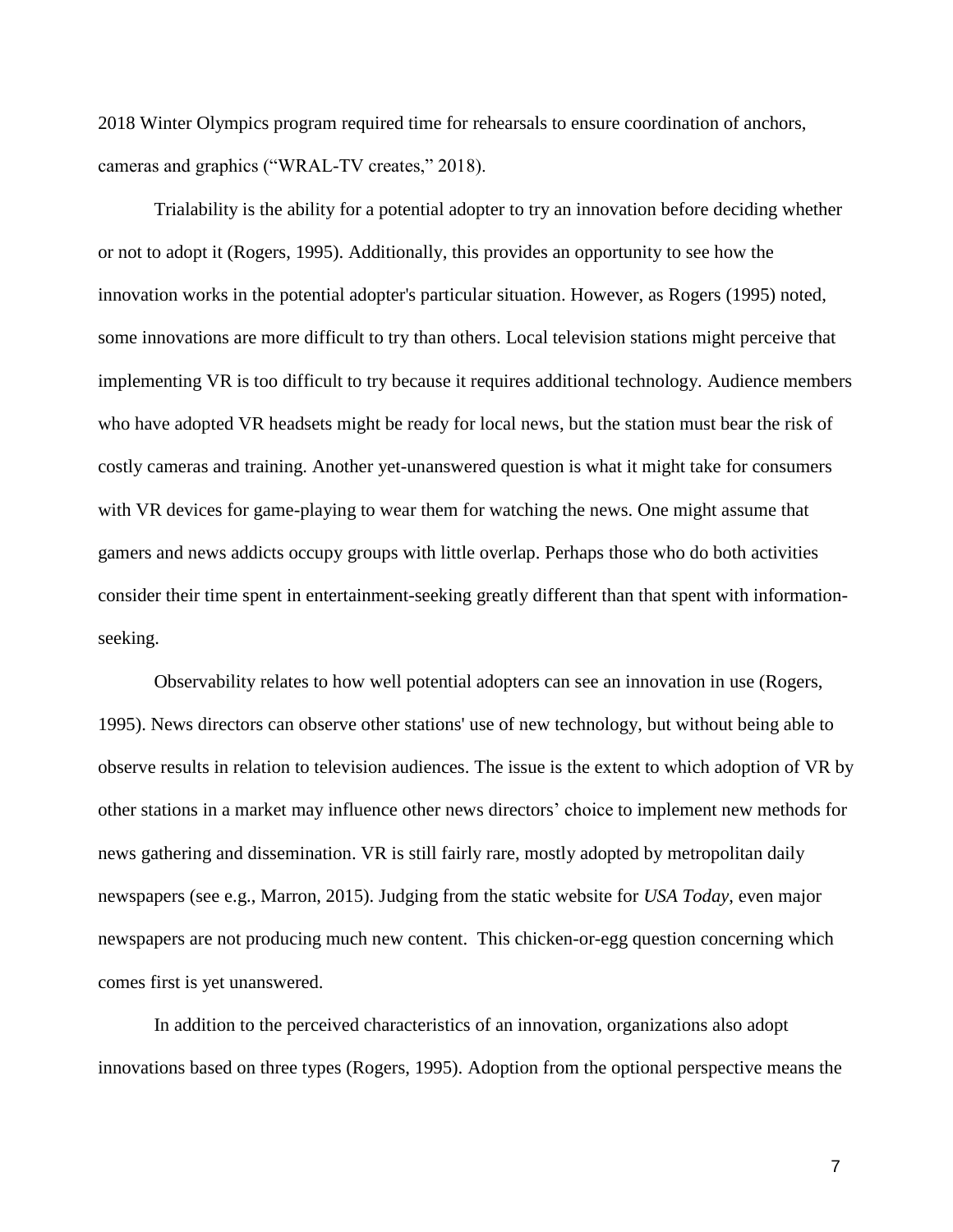organization does not sense a need to adopt or is not mandated to do so. Under collective adoption, the decision to implement an innovation is based on consensus. The third type of innovation adoption in an organization is authority-driven. In that instance, a few people who are in authority positions make the decision to adopt. In the case of VR, broadcast television stations that are part of a station group might fall under either collective or authority drive, depending on the amount of participation the local news director has in the decision process.

Now that we understand how an "old" theory of media adoption, Diffusion Theory, can be applied to local television newsrooms' VR adoption, let's turn our attention to new trends in virtual reality literature and practice. Key to the use of VR is the notion of giving audiences an immersive experience. The notion of "immersive" has two components: placing the viewer in a specific environment, and allowing the person to be a part of what they are viewing (Vettehen, Wiltink, Huiskamp, Schaap, & Ketelaar, 2018). Bebwai and Evans (2019) focused their attention on technologies and their uses by foreign correspondents, but their observations are appropriate when understanding local TV station consideration of VR. Bebwai and Evans also stressed the necessity of newsworkers adapting to changing environments, including the type of content and the notion of enhancing the value of what is delivered to audiences. For example, they noted that VR would allow correspondents to be present in a physical location, while virtually being in another place.

### **Something New**

Cost is a crucial issue in station management deciding if adopting VR technology is to their advantage. Equally important is whether implementation of these technologies mean anything to viewers, even if stations can financially handle the acquisition of equipment. One study examined attitudes of viewers about the use of "immersive technologies", in this case 360 video, as compared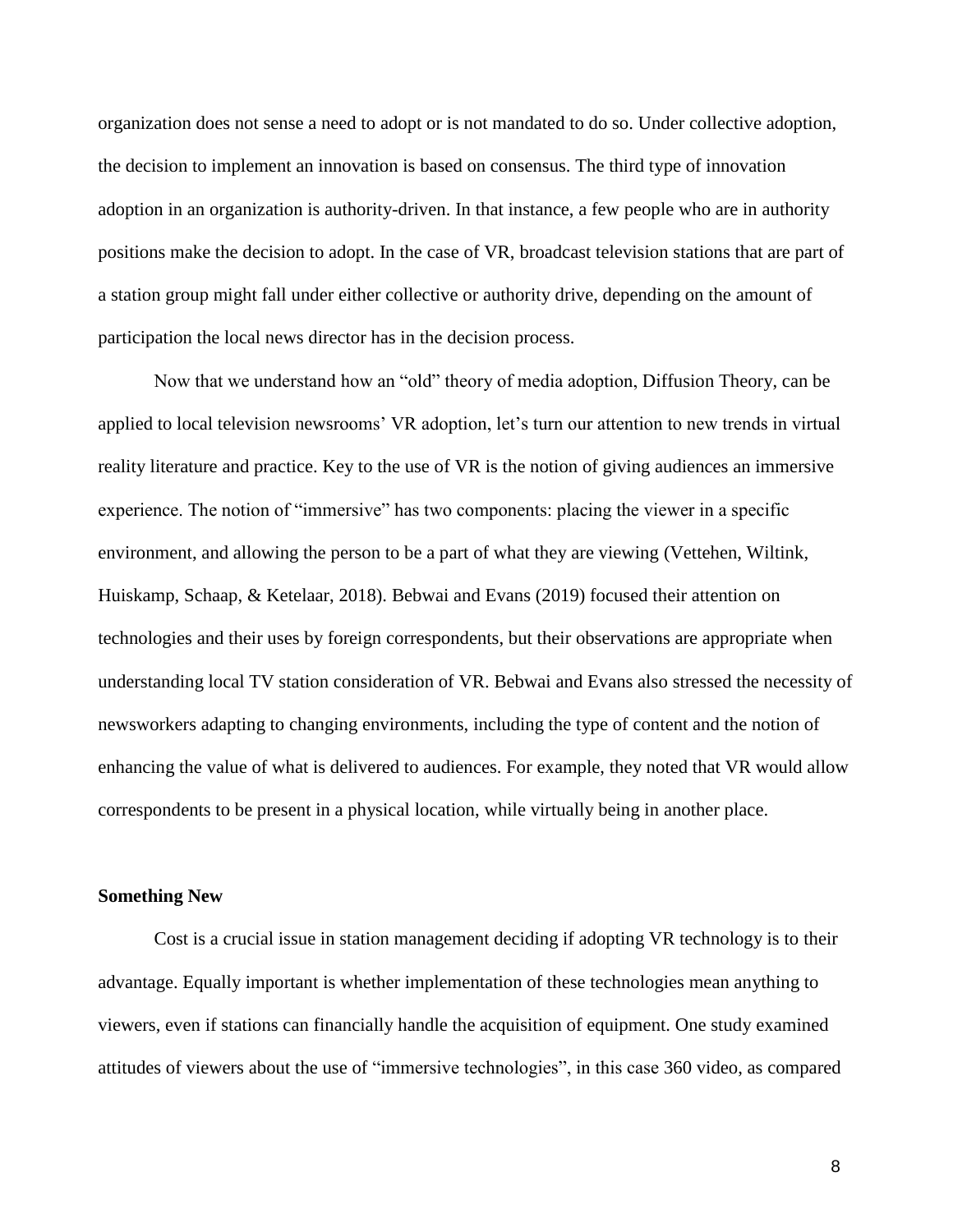to a traditional presentation of news stories (Vettehen, Wiltink, Huiskamp, Schaap, & Ketelaar, 2018, p. 91). The researchers found that viewing 3D stories increased the "sense of presence, enjoyment, and credibility" than viewers had in stories they watched in a 2D format (p. 30). According to these findings, the enhancements may be worth the investment of time and money.

Similarly, an experiment by Kang, O'Brien, Villarreal, Lee and Mahood (2019) examined whether there were differences for study participants who only offered their perspective about news viewing experiences but did not view the stimulus story, compared with a group that viewed the story in a traditional format, a group that viewed the story in VR through a headset, and another group that viewed a 360-degree video on a phone. They found that there were higher levels of telepresence for VR and 360 viewers than the other two groups. The 360 group also perceived the story as more credible than participants in the traditional viewing group. Especially interesting was that viewers had a more immersive experience, even the group that did not use a VR headset to view the story. Findings of this experiment suggest that news organizations do not need to rely on headsets for VR, but that they can provide content for phones to enhance viewer experiences. From this we can surmise that stations will not necessarily need to wait until VR headsets surpass the 50 million mark in the early 2020s (O'Malley, 2019) to continue experimenting with forms of VR that are less device-intensive.

Virtual technologies are only one side of the equation for television stations. Other research has considered immersive journalism from the perspective of the user. Shin and Biocca (2018) found that engagement in a VR story was dependent on an individual's desire to engage with the story. Context of the story also was a factor in the immersive experience. The researchers concluded that the experience from a virtual story was not simply the use of technology, but also included user motivations and level of participation. The story remains the key element. Shin and Biocca (2018)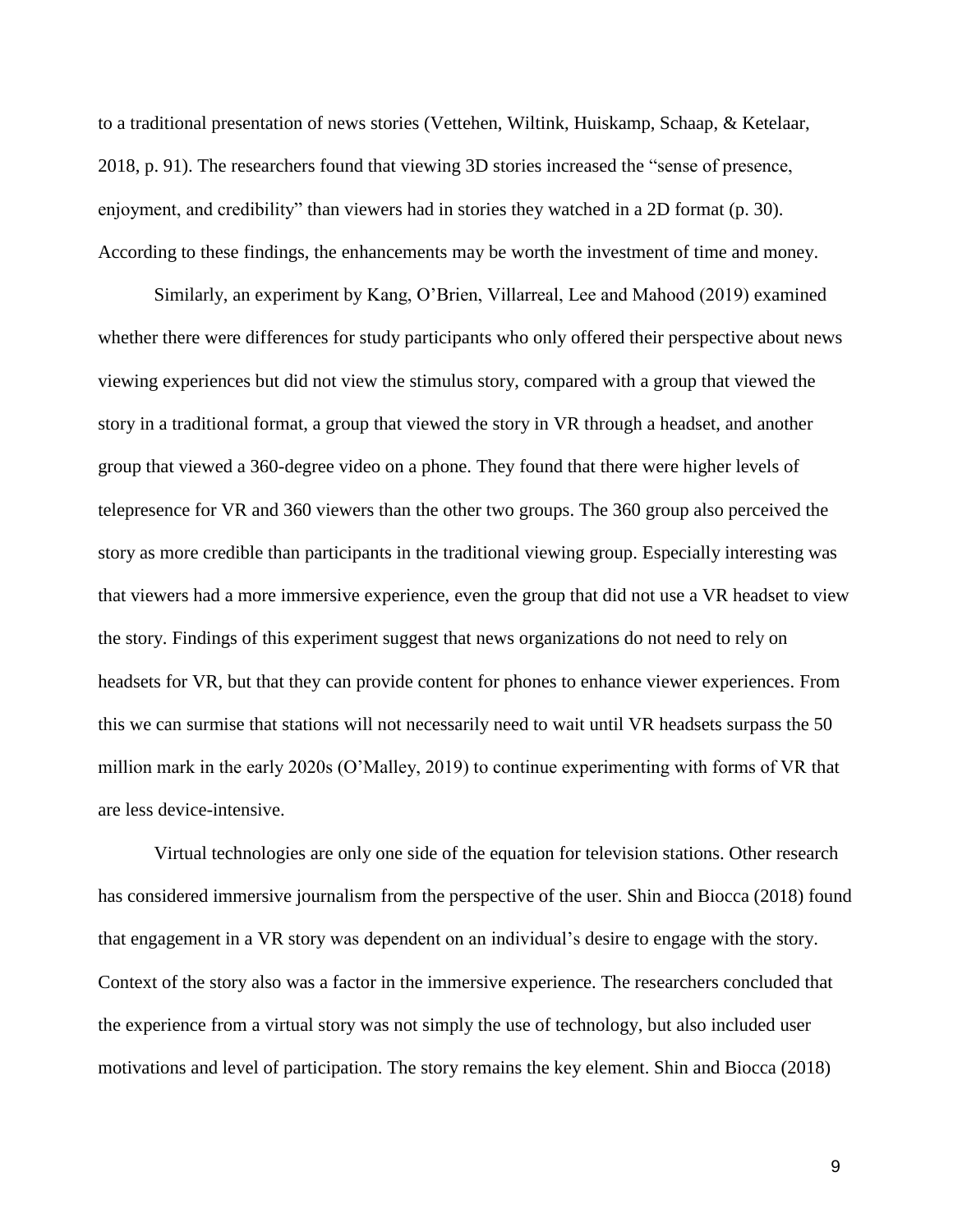also noted that the use of VR can enhance the empathy of viewers. Additionally, content should include topics of interest and that have meaning to the individual.

One task of journalists is to connect the news consumer to the story (Reis & Coelho, 2018). Immersive journalism is one means of achieving that goal. At the same time, however, there are concerns about the use of virtual technologies for reporting and storytelling. One concern is ethics regarding how segments of an event are chosen for inclusion within a story, which has long been an issue faced by journalists (Reis & Coelho, 2018). Other concerns include using virtual reality to elicit an emotional response on the part of viewers, and the potential for manipulation of content that gives a sense of reality (Baileson, 2018). For investigative reporting, one question is how placing the viewer in a story affects its content, as well as the experience of the user (Bösch, Gensch, & Rath-Wiggins, 2018). As more TV stations experiment with immersive storytelling, we predict that standards will evolve (especially when professional societies begin to get involved). One example is a collaborative effort between PBS and the Knight Foundation, in which best practices are examined (PBS, 2018).

Television networks and local stations are using VR in a variety of ways to add value for their viewers. The Weather Channel (TWC) anchors and sports personalities used mixed reality technology to virtually transport themselves to a football stadium prior to a game to discuss how various weather conditions affect a game ("The Weather Channel," 2018). The intent of TWC was to use the technology as a mean of teaching viewers about weather. At previous times, TWC used mixed reality to show the effects of tornados, floods, and wildfires. For the flood scenario, TWC helped viewers visualize the impact of Hurricane Florence on objects and people as the level of water increased, virtually, from the beginning of the storm to reaching several feet deep (Feldman,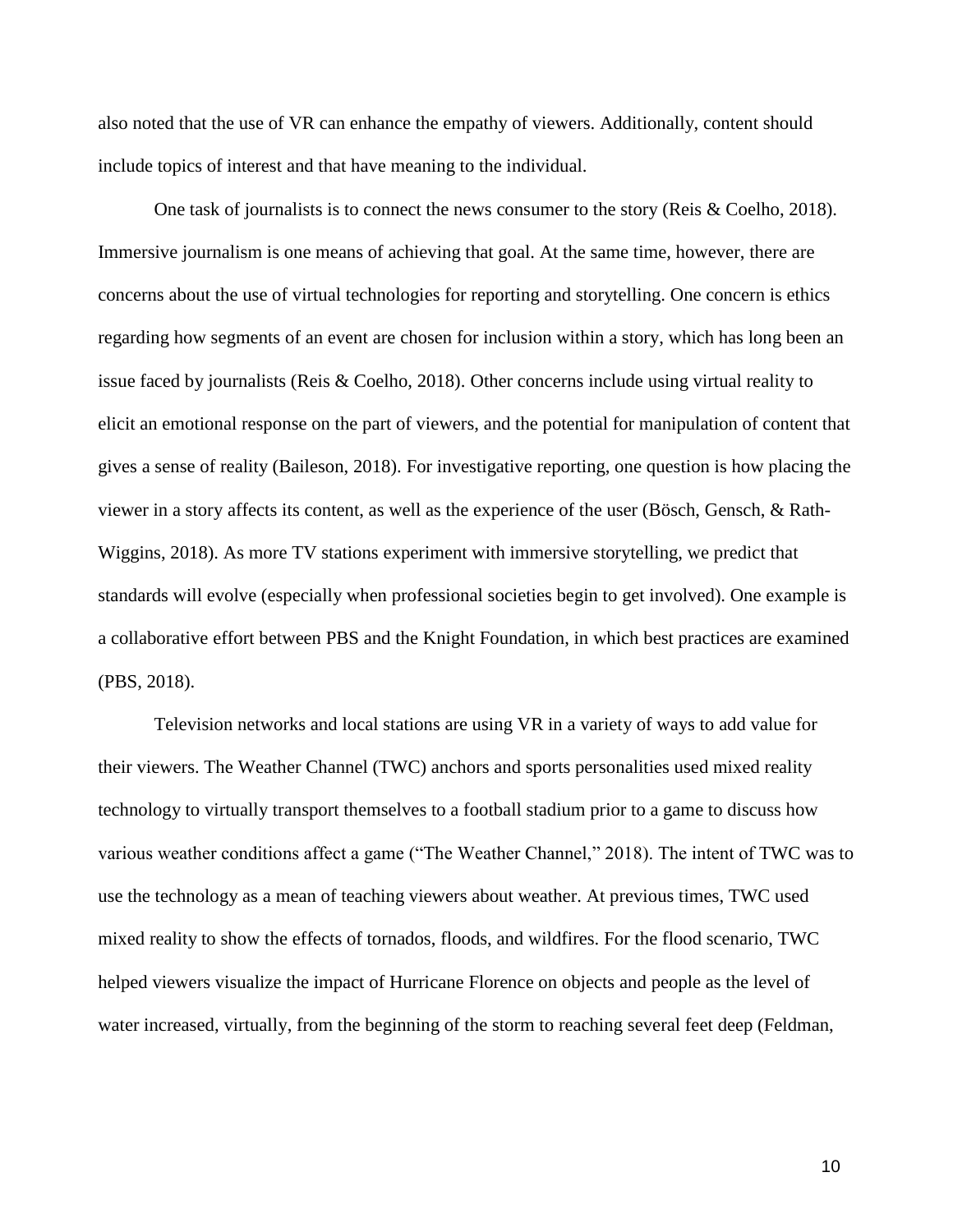2019). We imagine that other channels will take note of innovations made by TWC and develop their own enhanced reporting.

On a local level, television stations are using a combination of physical and computergenerated elements to enhance digital effects for viewers. KABC and WFAA are two stations that use virtual reality graphics to give viewers a better picture of weather events (Romano, 2018). WTHR uses both augmented and virtual reality for its newscasts (Irish, 2018). For example, the station creates virtual scenes by chroma keying on an "L-shaped" wall that "adds dimension and depth" to visuals (Irish, 2018, para. 15). One main benefit of this technique is the reduced cost of creating realistic video stories that provide audiences with a more engaging representation of a particular environment. Sending a video crew into a danger zone is not worth the risk to human life.

WRAL in Raleigh, North Carolina, offers viewers a variety of content on multiple platforms, including through a Roku app that features live newscasts and other news content; plus, the station streams sports and news on its website (Morrison  $\&$  Carlson, 2018). In addition, the station has its own AR/VR production facility that has a dual use. On one hand, the studio enables anchors to appear in distant locations and provides for the insertion of graphics. On the other hand, the studio is used as a means of producing content for outside businesses. During the 2018 Winter Olympics, the station used VR to place the anchors in a snow-covered environment ("WRAL-TV creates," 2018). It's evident that the reduced cost of building physical sets will encourage news managers to use VR in more innovative ways.

Competition between television stations in a given market has historically driven decisions regarding news production and the adoption of innovations. For large market stations, technology is a factor in that competition (Irish, 2018). Stations are increasingly using drones for news, and they are being more intentional with social platforms; although research shows there is less innovation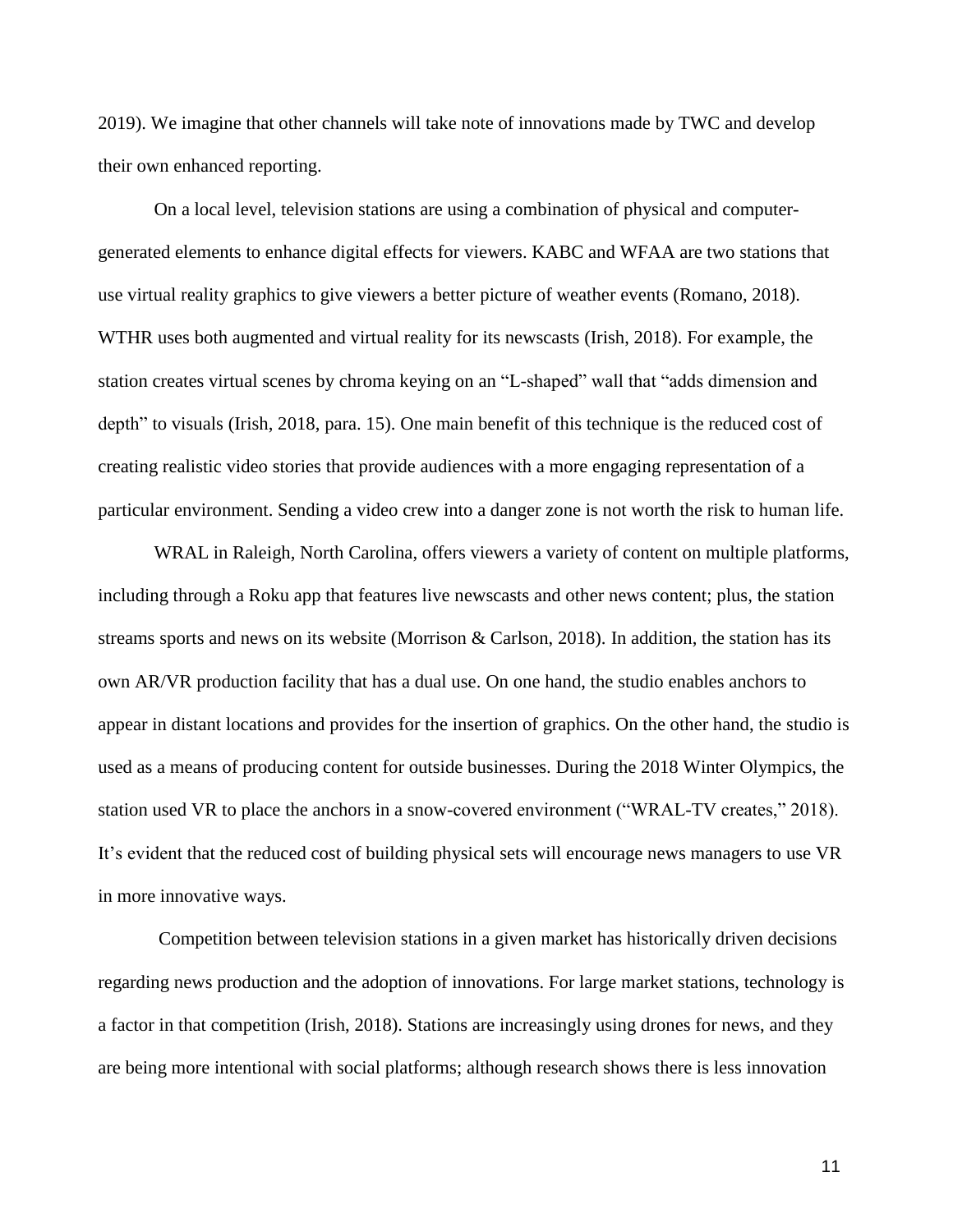associated with mobile technologies (Papper, 2018). More research is needed to explore the use of VR technology.

Mark Effron, a broadcast news veteran and journalism teacher, says stations are not sensing an urgency to innovate, which could have negative consequences down the road (Morrison  $\&$ Carlson, 2018). Former CBS News President, Andrew Heyward, noted in an interview with Nieman Lab that innovating "is not an opportunity, it's a necessity" if stations want to reach new audiences (Schmidt, 2018, para. 29). Beyond the technology itself, stations are realizing the need to produce content for audiences that consume news through a variety of platforms (Irish, 2018). For example, reaching younger audiences has long been the goal of news organizations. Innovative technology is already in their young hands and we predict newer forms of news content should appeal to their sense of (and desire for) novelty. Perhaps linear stories lack something nowadays. Clearly, new technologies are not always beneficial to news organizations. VR is no exception, as it comes with many opportunities and challenges for future media managers.

## **Opportunities & Challenges**

Scholarly research about the implementation of technologies in local television news is largely delineated by four time periods that reflect overall trends in innovation development and the emergence of linear and digital communications in the industry: traditional, online, social, and immersive. Diffusion of journalistic technologies that are commensurate with the traditional phase have largely corresponded with content and the tools used to gather news, while dissemination of news to audiences remained linear. With each new high-tech innovation, however, the chance to innovate is almost imperative. Each provides a "new" opportunity for media managers to innovate to new technologies.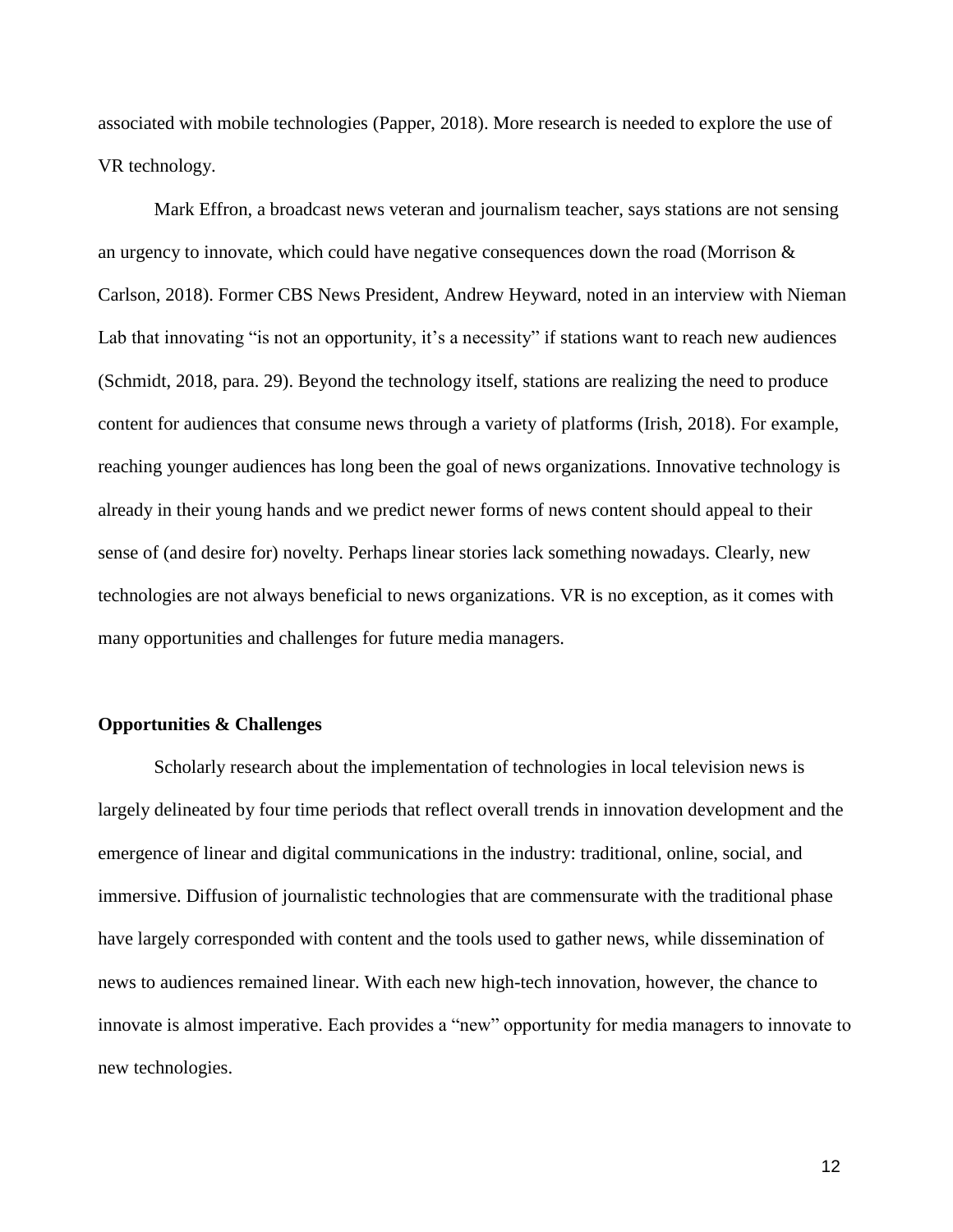# *Traditional Opportunities*

One traditional means of obtaining news was through satellite-delivered sources and station satellite news gathering (SNG) equipment. A survey of news directors in the late 1980s found that almost three-quarters of stations used satellite sources, but only around 16% had SNG equipment (Lacy, Atwater, & Powers, 1988). Respondents indicated that the technologies made their newscasts better and improved news content.

Another study examined the extent to which television stations used weather reporting technologies as a promotion tactic (Daniels & Loggins, 2010). Radar, satellite maps, and "short-term forecasts" were three of the most featured forms of content on 95% of the stations' weather reports (p. 30). Results also showed that weather branding was most important to the top stations in the markets studied. Stations with  $360^{\circ}$  cameras mounted on masts to provide a look at the weather would provide a comparative advantage to stations with ordinary cameras.

Another issue is whether emerging technologies affect news content. One study qualitatively examined four decades of TV news packages produced by a local TV station (Cummings, 2014). The analysis showed there was little difference in the organization of stories across time, although the number of edits increased, and the length of edits decreased with the use of digital tools. However, the question remained whether or not technology was the reason for the change versus other factors, such as culture. Not all stories are visual but increased use sometimes helps justify the investment of scarce resources in expensive equipment.

*Online*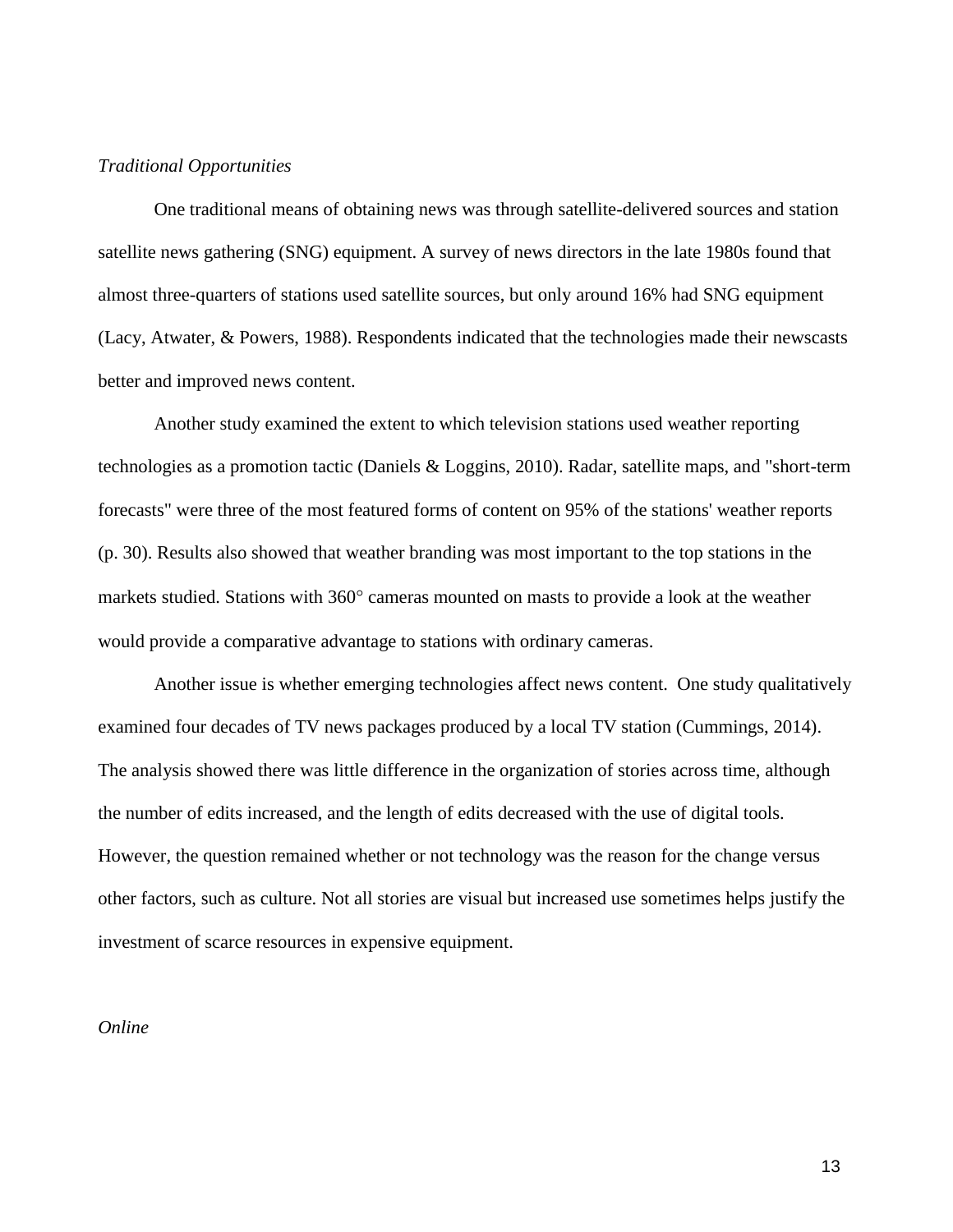A number of studies examined how television stations were implementing the web and related technologies. For example, Kiernan and Levy (1999) analyzed the content of TV station websites and found that stations were more prone to provide local rather than national and international news. There was some differentiation between affiliates, but only for international and local news, civic information and archived content. They found that competition was not a factor in site differences. Other research noted that TV station websites had a relatively high level of interactivity through clickable objects and links, as well as audio visual content, and opportunities for viewers to post comments (Bucy, 2004).

Another consideration in technology adoption by local television is the role of budgets, such as in use of the Internet (Chan-Olmsted & Ha, 2003). Results of the study showed that "customer relations management" was the highest perceived use of the web (p. 606). Respondents viewed the Internet as a way to enhance station offerings and to find out about viewers, rather than to use the technology in advertising.

An additional factor is the impact of technologies on news workers, particularly given the emergence of mobile platforms. According to research by Reinardy and Bacon (2014), online tools created a sense that news workers were being required to do more, but with less personnel and organizational resources. There also were concerns about quality of stories than with posting the stories online. Respondents who rated their support system as high also had higher "work quality" (p. 141). Other research revealed that television stations were not fully implementing web features. The existence of little interactivity related to stations' newscasts (Gregson, 2008). Sites contained more features that promoted the station than those that promoted the newscast. Only a small percentage of stations highlighted the newscast for a particular day.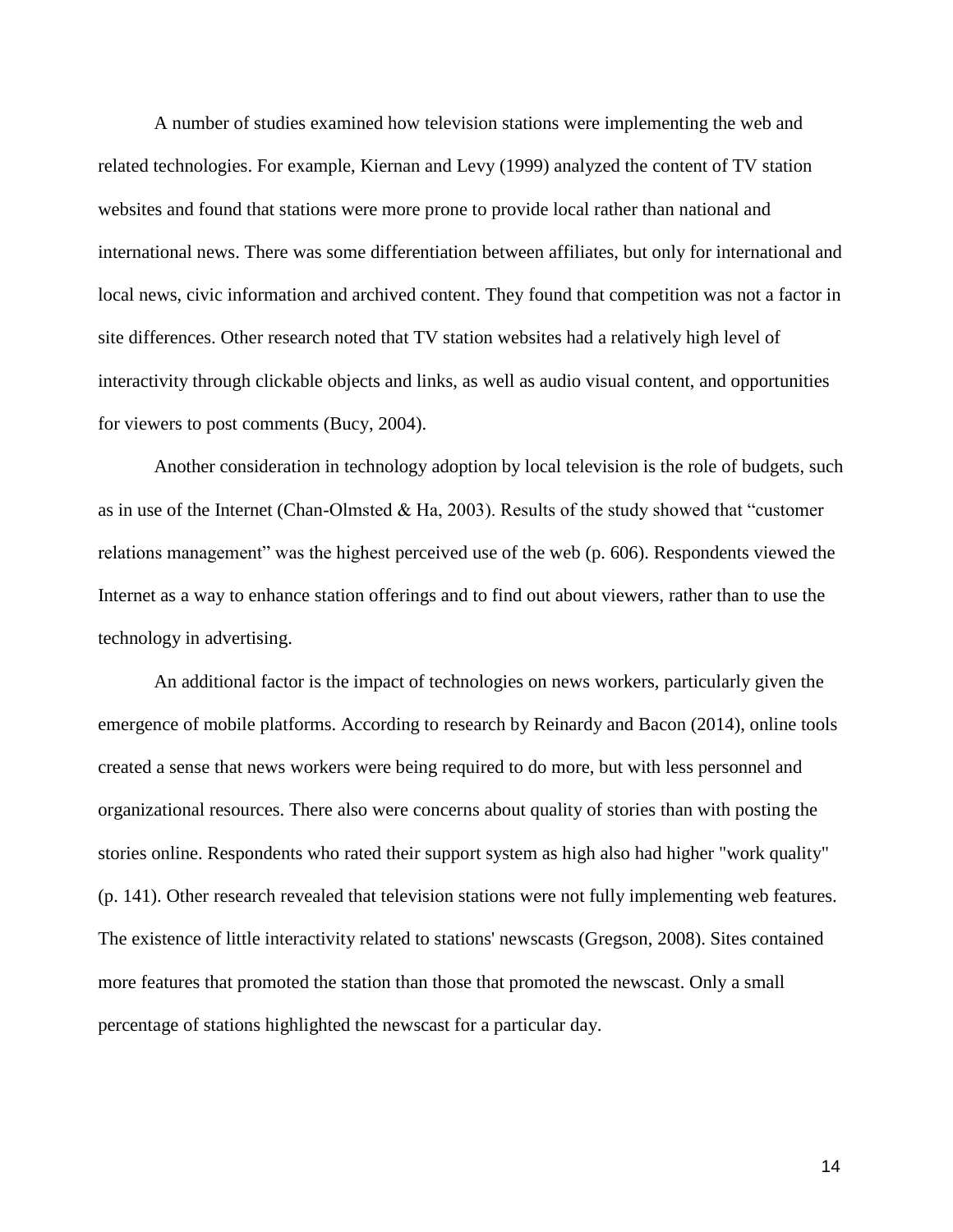A subsequent study analyzed the websites of stations affiliated with ABC, CBS, NBC, and Fox (Cleary & Bloom, 2011). More than two-thirds of the websites provided a way for viewers to share station content. Nearly one-half featured user generated content (UGC), but extent of UGC was not related to ownership, market size and network affiliation. Compared with a study from 2009, stations were still relying on text and photos for web content. Although the web has provided opportunities for audience connections (Bucy, 2004), research discussed above found that this platform remained largely linear with little interactivity tied to newscasts (Gregson, 2008).

### *Social*

Over the last decade, stations have included a variety of social media in their repertoire of communication strategies. Although online and social are both digital and web-based, what differentiates the two technology segments is the inherent characteristic of social platforms as a means of connecting and building relationships with target audiences (Greer & Ferguson, 2011a). One issue for media scholars and practitioners is the effect that social networks have on TV stations and their news operations. An early study of social media and local television examined whether stations were using Twitter as a promotion and branding tool (Greer & Ferguson, 2011b). Findings revealed differences between commercial and public stations. Commercial entities offered more tweets overall, with a predominance of news content, while public stations featured more promotion tweets. However, less than a quarter of stations used the platform for breaking news, and few stations used Twitter to promote their newscasts. Other research similarly showed that few tweets on TV and newspaper Twitter sites contained cross-promotions, interactivity/engagement with followers, or promotional content, although TV stations were more active in "cross-promotion than newspapers" (Meyer & Tang, 2015, p. 249).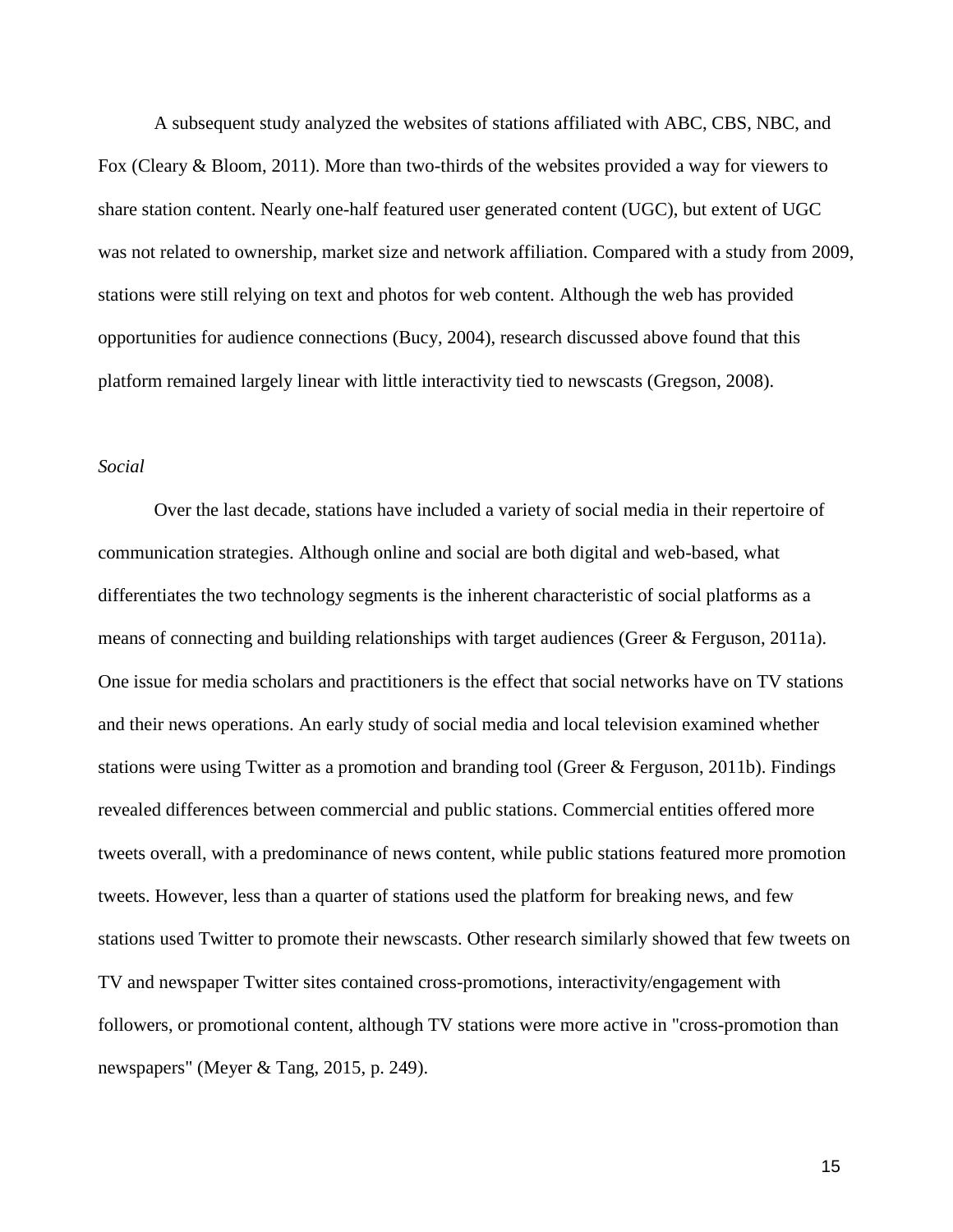Moon and Hadley (2014) examined how much Twitter was used for news sourcing by top TV networks and newspapers. They found that the social network was used as a newsgathering tool, but journalists still relied on traditional sourcing techniques. Television networks were more active in using Twitter for story sources than were newspapers. One might expect networks and their largemarket affiliates to invest first in something like virtual reality storytelling.

Given its visual composition, it is not unexpected that TV stations would utilize social networks that consist primarily of that characteristic. For example, an analysis of TV station Pinterest sites found that stations tended to post more pins on lifestyle boards than they did on promotion boards (Ferguson & Greer, 2015). Lifestyle (which represented the highest percentage of boards) and community boards also had more followers than boards that promoted the station. In contrast, a study of TV station Instagram sites found that around a third of the posts consisted of news, followed by station promotion (Greer & Ferguson, 2017). Site visitors interacted more with news posts than they did with content that showed reporters, anchors and other behind-the-scenes visuals of the station.

# *Immersive*

Of course, the foregoing discussion has established VR as the most highly-relevant development among news-related technologies. As already noted in this chapter, some networks and stations are experimenting with the use of virtual reality. This technology is actually divided into three different concepts: Virtual reality (VR), augmented reality (AR), and mixed reality (MR). Virtual reality places individuals in a created environment, typically through the use of goggles, such as Oculus Rift (Jones, 2017; McKalin, 2014). For TV news, VR often consists of giving audiences a 360-degree view of a story versus placing the individual in an "immersive experience" (Watson,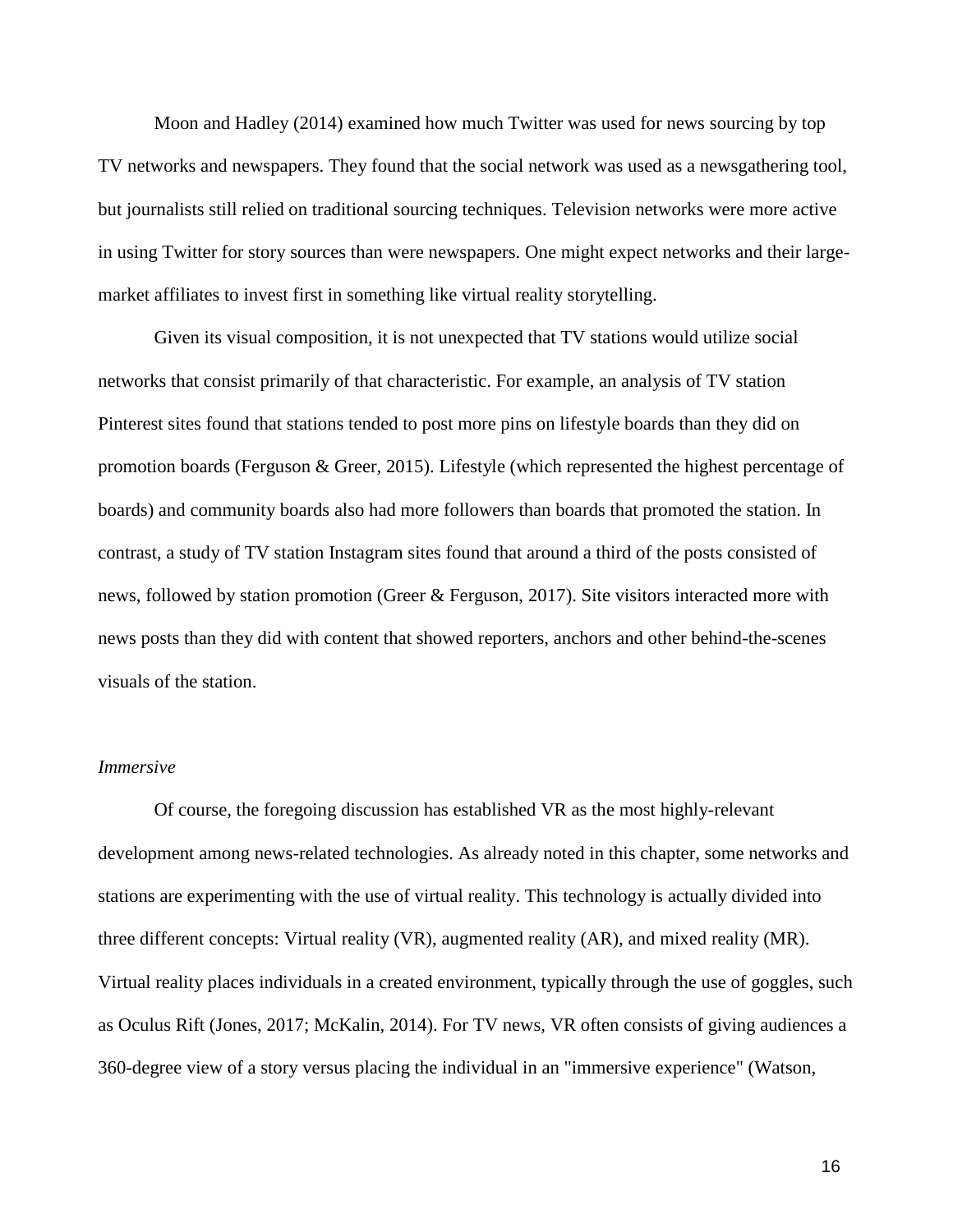2017, para. 4). The concept of virtual is also being used to denote the use of digital sets in combination with physical objects for newscasts (Kurz, 2015). In contrast, AR combines virtual environments with real objects and settings for user interaction (McKalin, 2014). Mixed reality is using a combination of VR and AR, but with digital content that is superimposed on a viewer's reality, such as virtual objects in a room with which the person may interact (Rivera, 2017).

Based on research about the use of technology in TV news over the four time periods, there are several antecedents that are pertinent to the present media management practice. One is that technology improves the content of news (Lacy, Atwater & Powers, 1988), despite concerns about quality when news personnel works across multiple platforms (Reinardy & Bacon, 2014), and whether technologies affect story organization (Cummings, 2014). Future research and news media practices should examine or experiment organizational structure of news stories with and without VR technology.

Station characteristics also may serve as antecedents to technology adoption. This includes ownership, market size, and network affiliation, which Cleary and Bloom (2011) found were not associated with the presence of user generated content. Kiernan and Levy (1988) also noted that competition was not an issue in TV station websites.

Opportunities present challenges for tradition-bound organizations. We find it compelling evidence that change is coming when the oldest forms of print journalism are leading the way for TV news broadcasters. It is worthwhile to look at these challenges in the next section.

#### *Challenges*

The diffusion of emerging technologies continues to change how local television stations gather and disseminate news. Over the past two decades, research has examined how stations have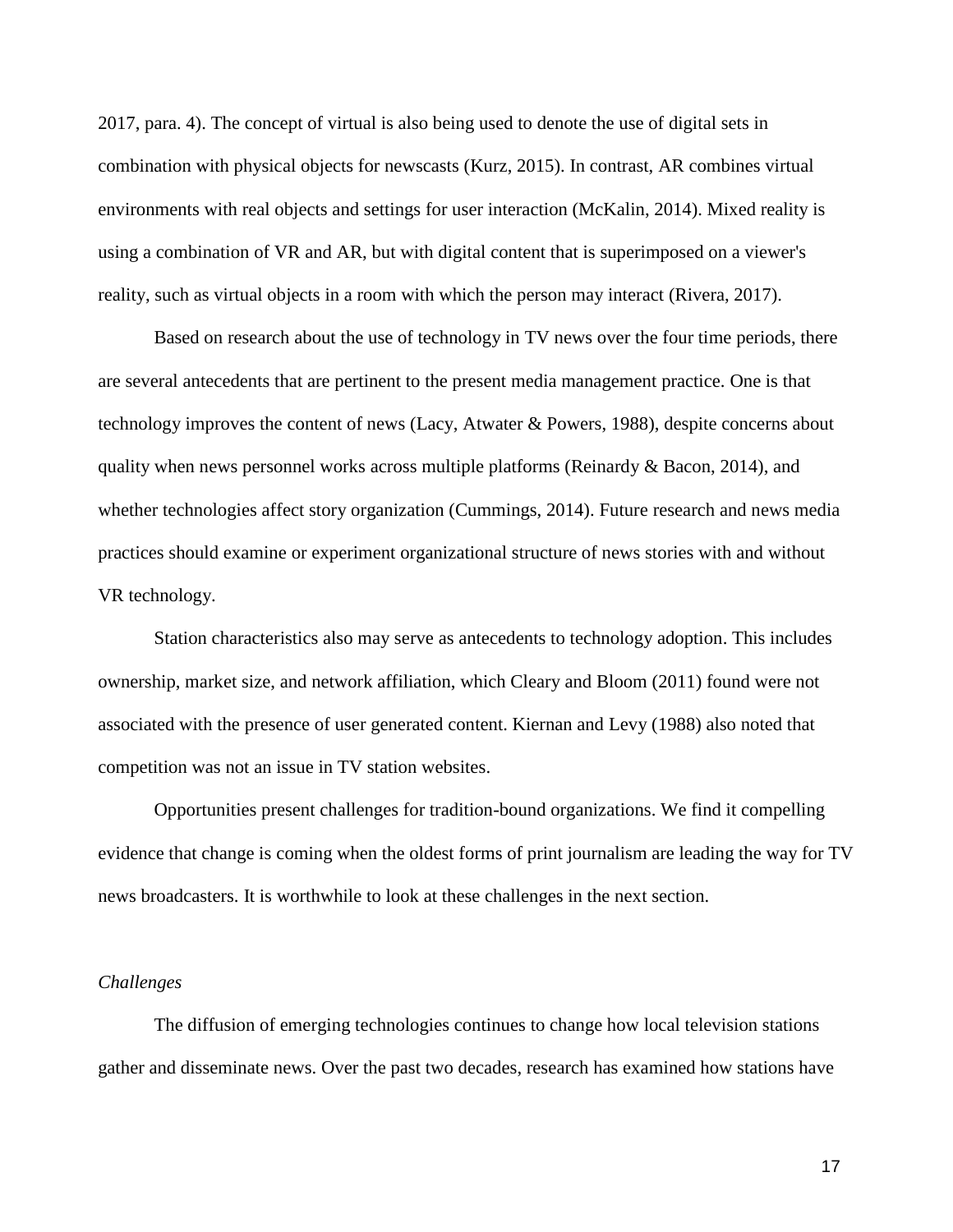evolved from relatively simple online distribution points through websites (e.g., Cleary & Bloom, 2011; Gregson, 2008; Kiernan & Levy, 1999) to enhanced connectivity of social media (e.g., Ferguson & Greer, 2015; Greer & Ferguson, 2011; Moon & Hadley, 2014). More recently, academic scholars and industry researchers have turned their attention to issues associated with immersive technologies, such as virtual reality (Koski, 2015). Despite the growing but understated adoption of VR in recent years, few studies have considered the current status of VR implementation in TV newsrooms, and rationale for their use.

One key challenge to future media managers is lack of knowledge about the technology. The extent to which VR is being adopted by local TV station news departments is still not wellexamined, largely due to such limited case studies. Examples of VR use in journalism seem primarily to exist in print settings (e.g., Hoey, 2015; Wohlsen, 2015). Indeed, research by Pavlik and Bridges (2013) about the diffusion of AR in news contexts indicated that major newspapers were primary adopters of the technology at the time of their study. When writing this book chapter, a respondent called one of the researchers and volunteered his view that he believes newspapers are more interested in VR. His opinion was that newspapers have a greater need to establish a video presence than television stations. Future research must examine perceived need for such presence.

Additionally, stations that have committed to using VR in news contexts appear to be all-in when it comes to implementing the technology. Future research must focus on adoption of the specific innovation. In particular, the diffusion of VR headsets in viewers' homes will likely lead to more immersive story-telling. By 2023, forecasts predict 54 million devices in the United States alone (O'Malley, 2019). As younger audiences become accustomed to using them to play games, the opportunity may arise for news stations to create content that appeals to aging gamers interested in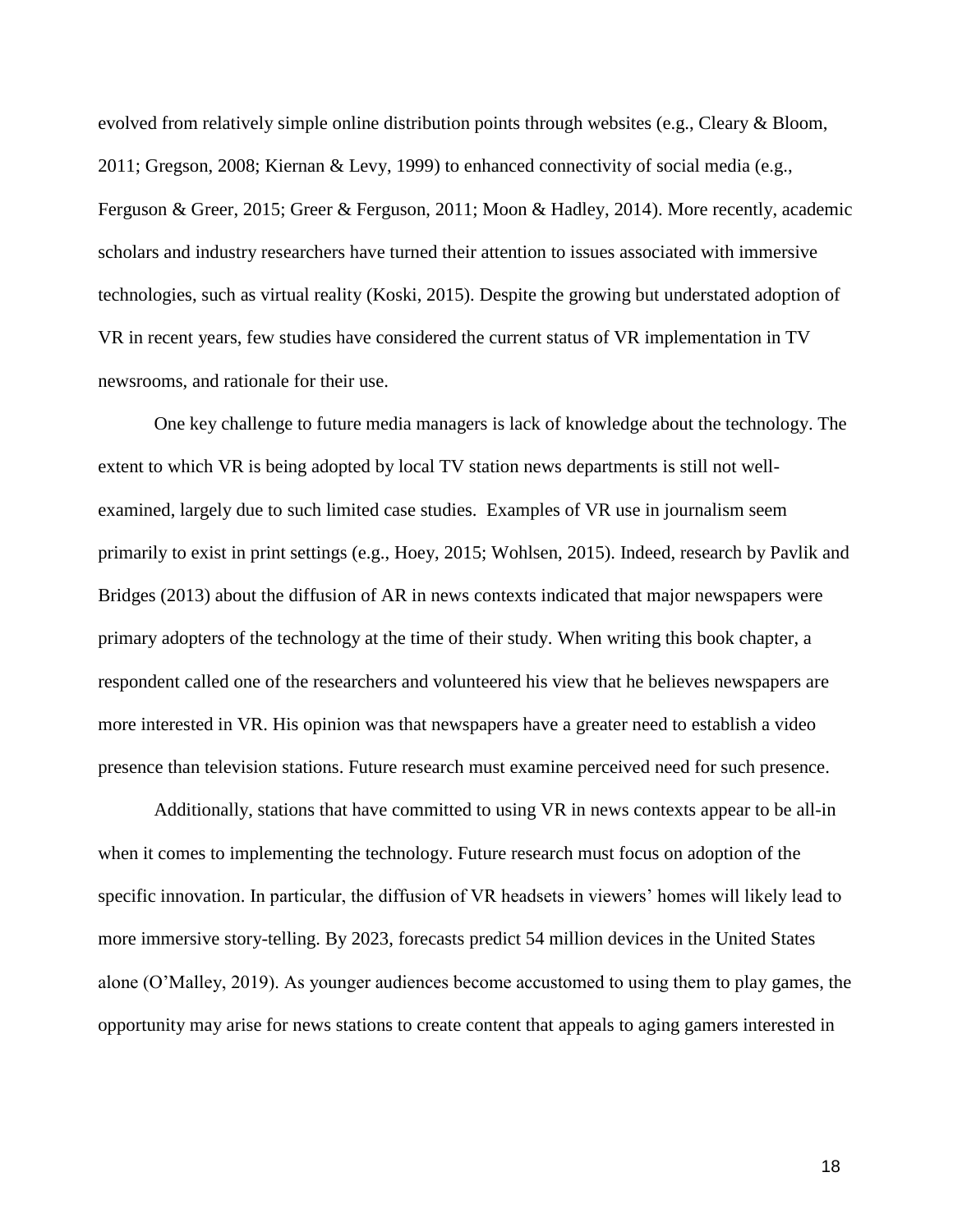current event. We can expect that stations in major markets will be the first to explore this kind of story-telling.

Finally, the overall general concept of VR is problematic, as there are nuances between VR, AR and MR technologies that have not been fully differentiated. It is possible that some stations are using virtual sets, while others are experimenting with more advanced technologies (Kurz, 2016). Case studies would offer more in-depth understanding about how stations are using these tools, especially over time, as these innovations diffuse through local TV stations (Kang, O'Brien, Villareal, Lee, & Mahood, 2018). At this writing, however, none of the nascent technologies related to VR have taken firm root in the news ecosystem, when compared to the diffusion of other new technologies adopted by TV stations, e.g., the use of drones (Ferguson & Greer, 2019).

There is a growing body of scholarly literature dealing with VR and journalism. Future research should track the diffusion of these VR innovations for TV news over time, especially as the techniques begin becoming more commonplace. Also, additional research should examine perceptions and attitudes of TV news audiences regarding whether immersive reporting techniques are enhancing viewers' experiences with stories (Shin & Biocca, 2017). The research process suggests an action plan to reach the desired destination.

# **Action Plan**

- 1. Take more risks with VR
- 2. See how other TV stations and newspapers, and even companies other than media organizations, are using VR.
- 3. Be willing to adapt to a changing audience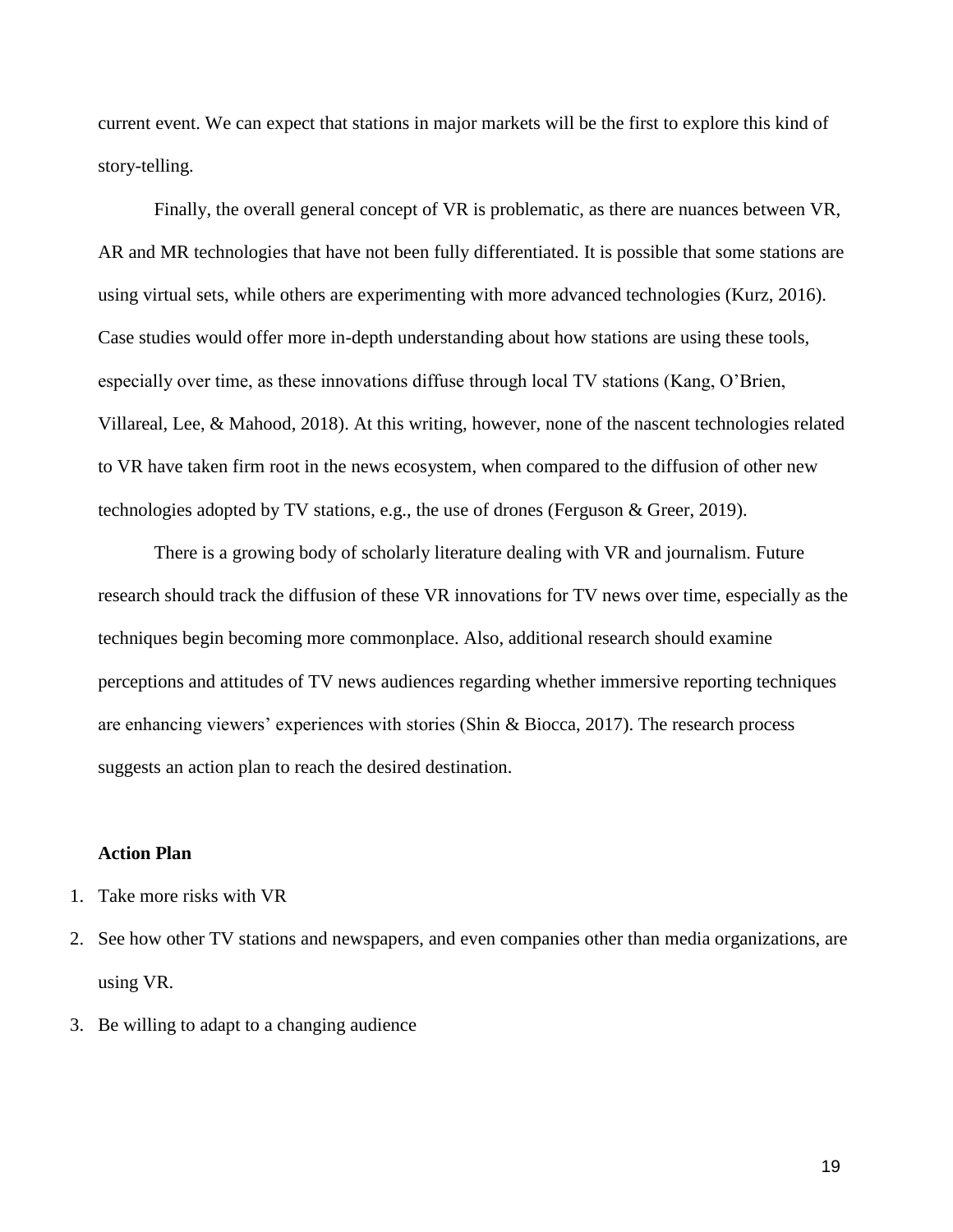# **Key Takeaways**

- 1. The diffusion process of VR technology in news media outlets is slow but promising.
- 2. VR shows the most promise in allowing media managers to adopt to resources, reaching specific goals in news, and being used as a part of a station's strategic planning.
- 3. Traditional, online, social, and immersive media all illustrate unique trends and patterns to maximize VR adoption.
- 4. Much more academic research on the use of VR in news outlets is needed, especially using VR as a standalone case study and looking at audience perceptions.

# **Conclusion**

This chapter explains how media managers are able to adopt virtual reality in efforts to adopt resources, have specific goals to use VR in news, and VR as a part of the station's strategic planning. The limited case study examples of news stations using VR are intentional in their adoption of the technology, to the extent that they have planned for its use and the types of resources needed to make it happen.

Diffusion Theory helps us to understand the slow adoption process of VR by news organizations. As noted by Rogers (1995), relative advantage, compatibility, trialability and observability are positively associated innovation adoption, while complexity is a negative factor in the process. Given the newness of VR technology for news, slow and careful adoption makes sense. News managers likely want to try out the technology before making an adoption decision, which may be difficult given the fact that VR has not yet been widely used in TV news contexts. In particular, an analysis showed a strong positive correlation between the technology being easy to try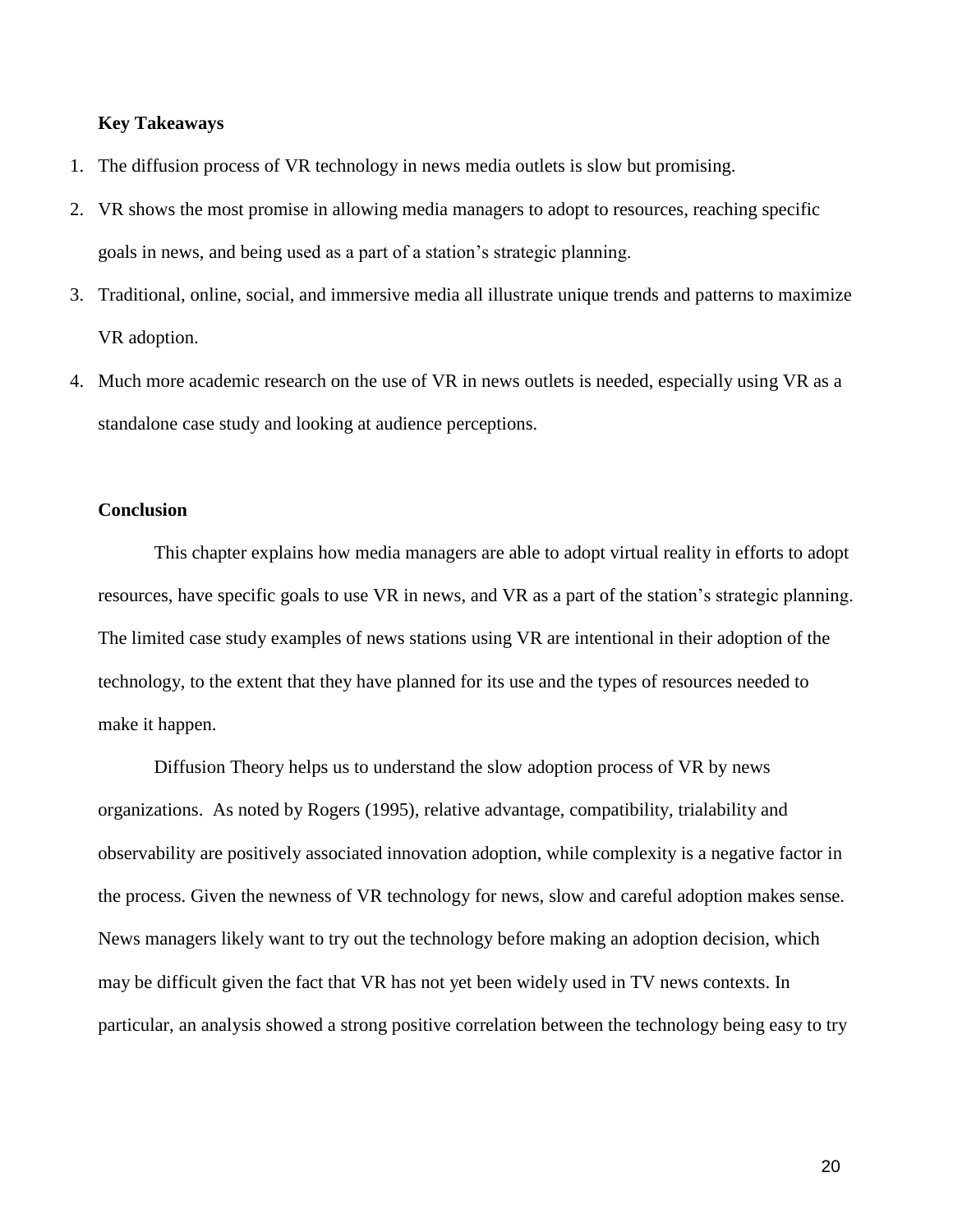and DMA rank. News managers in smaller market stations were more concerned about the ability to try the technology before making a commitment to adopt.

Challenges to TV stations are not only in the realm of adopting VR from a technological standpoint. There also exists the issue of compatibility when transitioning between traditional and VR story production (Bosch, Gensch, & Rath-Wiggins, 2018). Implementing VR also adds a layer of complexity to story development and newscasts, but stations are using a variety of techniques in their studios (Irish, 2018). Trialability might involve more than one level of adoption decisions by stations, particularly those that are group owned.

The use of VR in local television offers a number of opportunities for stations. An article in *Editor & Publisher* ("A new perception," 2018) suggested that newspapers should examine the use of virtual reality in retail environments. This tactic could also be a good way for local TV stations to become acquainted with virtual uses and then adapt those techniques for news coverage and storytelling. Use of VR in journalism would not be just reporting about an event, but giving viewers a broader perspective of a story. Revenue streams are also a concern of local television. Stations with studio space and virtual equipment might be able to monetize their investment by making their VR studio and qualified staff available for outside productions (Morrison & Carlson, 2018).

Immersive technologies can place the viewer into an environment where they can have a broader perspective of a story (Vettehen, Wiltink, Huiskamp, Schaap, & Ketelaar, 2018). Station management mighty be looking at VR as all or nothing; however, stations should use only as much technology as necessary to begin implementing VR for news. Research shows that 360-degree video on phone enhances a viewer's experience with a story (Kang, O'Brien, Villarreal, Lee, & Mahood, 2019). Stations do not necessarily need to produce news content that requires viewing on VR headsets to achieve a sense of presence for audiences.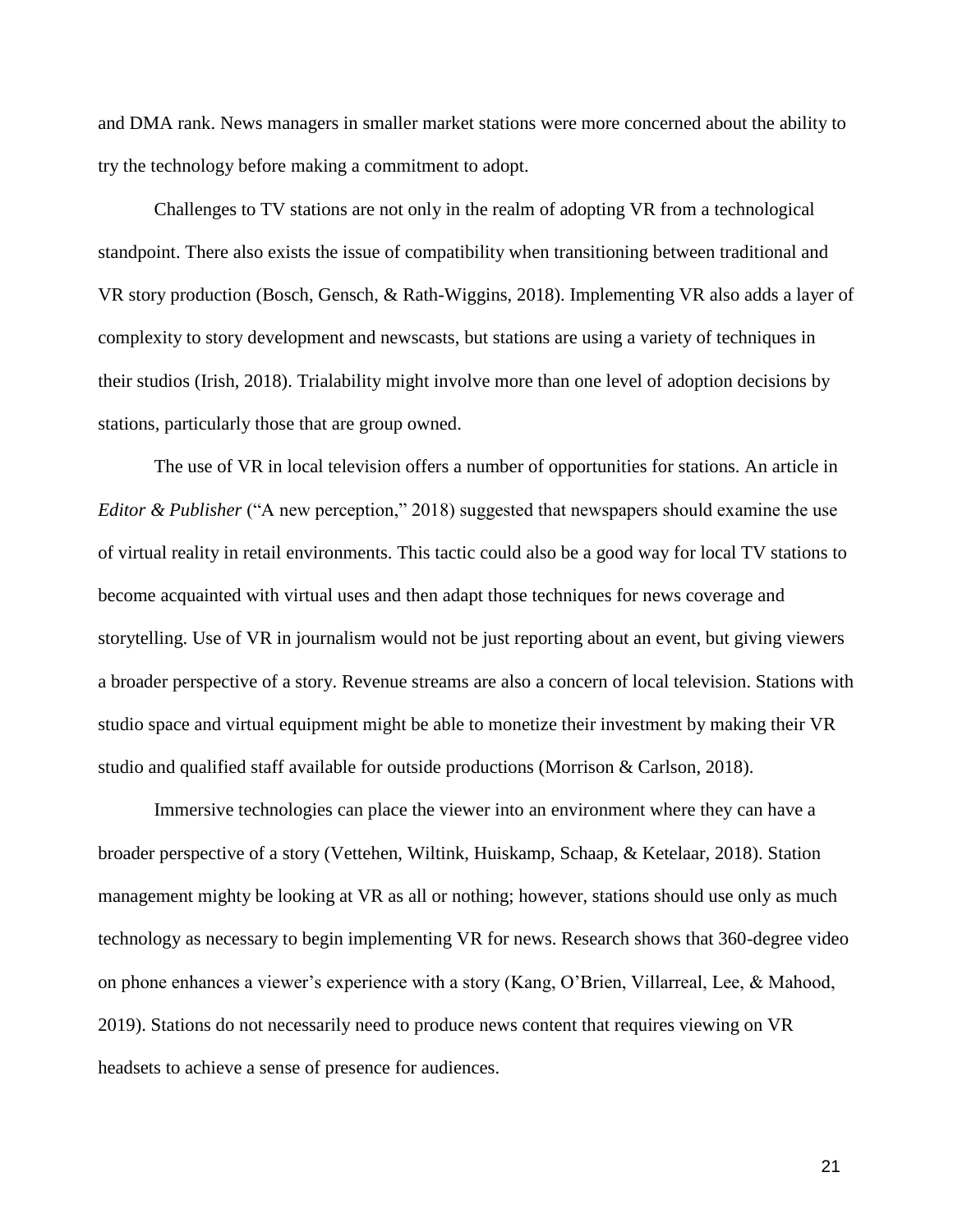Complexity, such as producing content that requires the use of a headset for viewing, is not necessary when first adopting virtual reality. As Vettenhen and colleagues (2019) discovered, using a 360-degree approach is an effective way for audiences to have an immersive experience with news stories. Also, stations should seek ways to break out of traditional techniques by determining how to add technology to newscasts. Stations have long used green screens for graphics. The same physical structure can be repurposed for virtual elements. Remember that technology is a tool to give audiences a better experience with stories. Stations should use as much technology that makes sense and that matches the station's needs and budget (Irish, 2018).

Studies in recent years have shown that television news viewership, even locally, continues to decline. Stations might be able to stem some of that downward trend by incorporating VR stories, but stories that connect with viewers' interest to encourage engagement (Shin & Biocca, 2017). Stations also have an opportunity to add value to newscast elements. These include instructing viewers about weather situations ("The Weather Channel," 2018), and giving users perspective of a distant location (Irish, 2018). This moves news and information programming from simple facts to education; thus, enhancing the viewer's knowledge and understanding of events and situations.

Studies show that local TV news is still a popular information source, despite ongoing declines in viewership (Matsa, 2018). News managers at stations are recognizing the need to adapt to reach a changing news audience, particularly in a digital environment ("Local TV news," 2018; Papper, 2019). One way to make needed changes is to track the platforms viewers are using, which will help stations connect with audiences on their level (Irish, 2018). The challenge is that constant changes require regular assessment of evolving technologies and their users, as well as delivering content that most interests viewers. Stations need to rethink their approaches to news, given an aging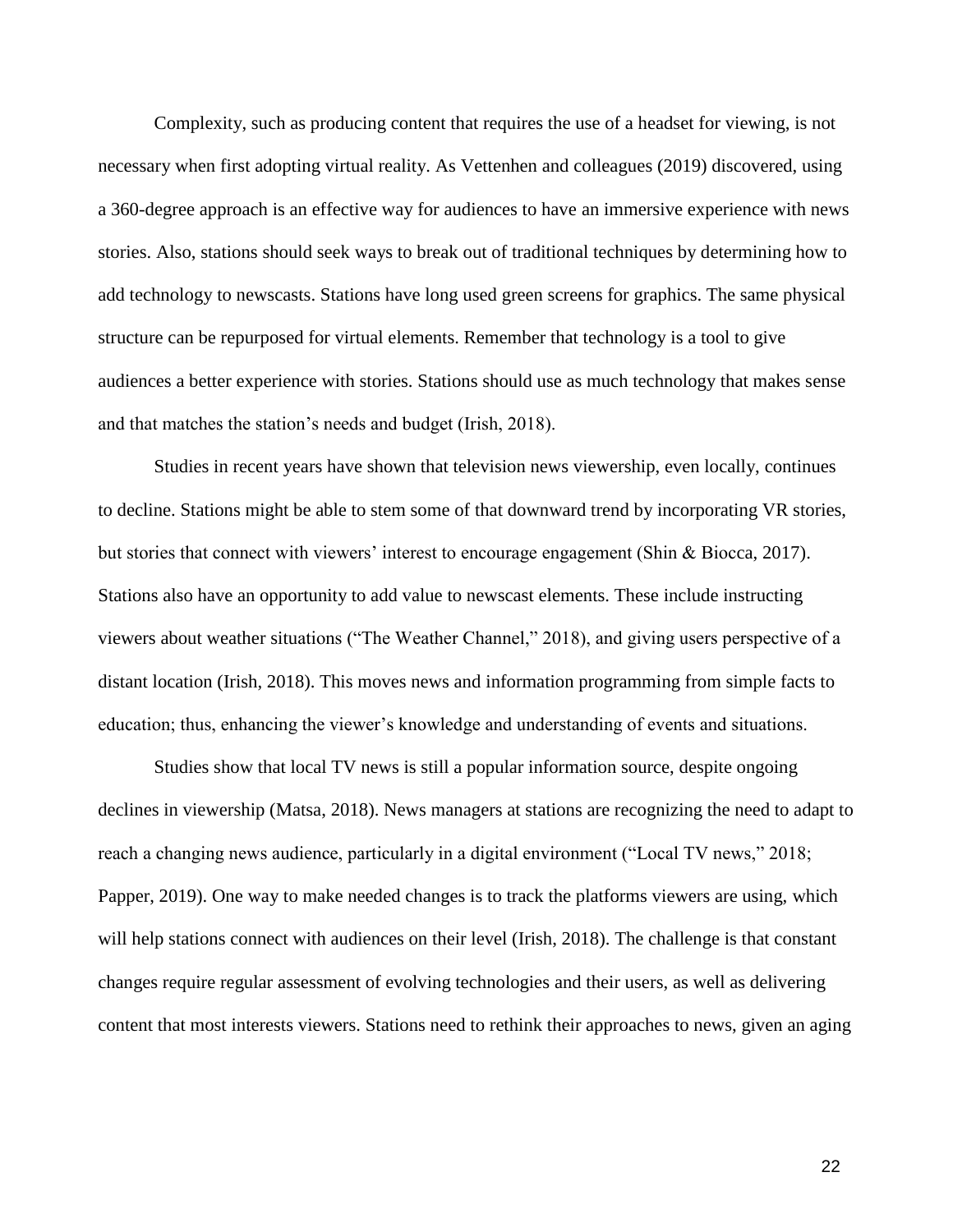viewership and decreasing numbers of younger ages who are watching live broadcast television (Schmidt, 2018).

Another consideration for stations is offering more variety and options for viewers beyond the decades-old means of delivering news. Stations that want to compete in their market might consider VR as a way to enhance their programming. This involves the use of a wide variety of technologies that range from 360-degree video, to augmented reality that combines real objects and people with digital graphics (Kurz, 2015), to mixed reality that offer viewer interaction (Rivera, 2017). The keys to success for stations adopting VR for local news are understanding the technologies, as well as the station's audience. In the next chapter, this book will talk about podcasting, a technology that brought changes to the traditional radio industry.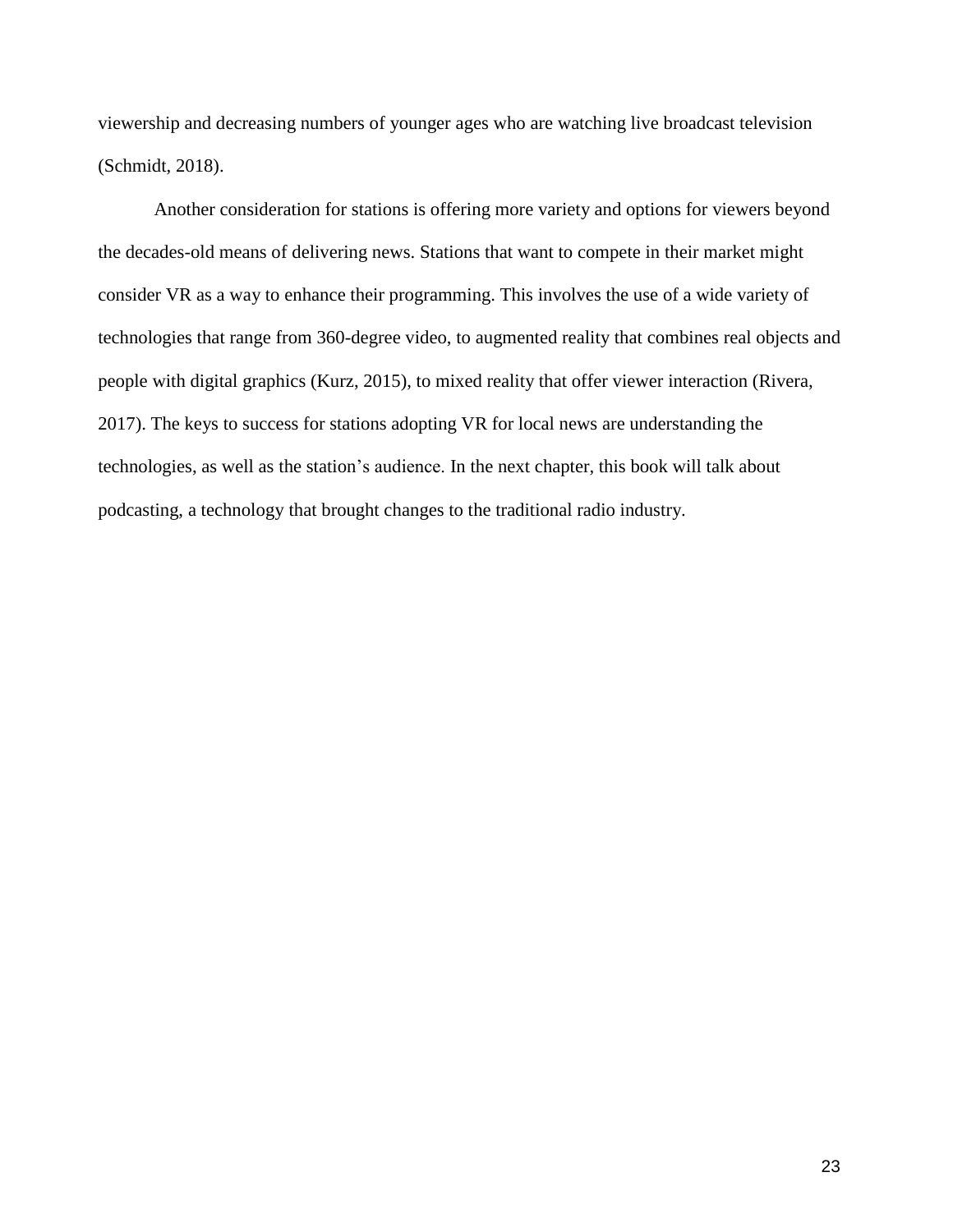#### **References**

Adornato, A. C. (2016). Forces at the gate: Social media's influence on editorial and production decisions in local television newsrooms. *Electronic News, 10*(2), 87-104. doi.org/10.1177/1931243116647768

Anderson, M. (2019, April 19). VR learning platform wins competition, lands appointment with investors. *Sacramento Business Journal.* Retrieved from https://www.bizjournals.com/sacramento/news/2019/04/19/vr-learning-platform-wins-competitionlands.html

- Bebawi, S. & Evans. M. (2019). *Living the future of news*. Cham, Switzerland: Springer Nature Switzerland AG.
- Bailenson, J. (2018, January 15). How virtual reality can change the journalism industry. *PBS News Hour: Making Sense*. Retrieved from https://www.pbs.org/newshour/economy/making-sense/how-virtualreality-could-change-the-journalism-industry
- Bösch, M., Gensch, S., & Rath-Wiggens, L. (2018). Immersed journalism: How virtual reality impacts investigative storytelling. In O. Hahn & F. Stalph (Eds.), *Digital investigative journalism: Data, visual analytics and innovative methodologies in international reporting* (pp. 103-111). Cham, Switzerland: Springer Nature Switzerland AG.
- Bucy, E. P. (2004). Second generation net news: Interactivity and information accessibility in the online environment. *Internal Journal on Media Management, 6*(1-2), 102-113. doi.org/10.1080/14241277.2004.9669386
- Chan-Olmsted, S. M., & Ha, L. S. (2003). Internet business models for broadcasters: How television stations perceive and integrate the Internet. *Journal of Broadcasting & Electronic Media, 47*(4), 597- 617. doi: 10.1207/s15506878jobem4704\_7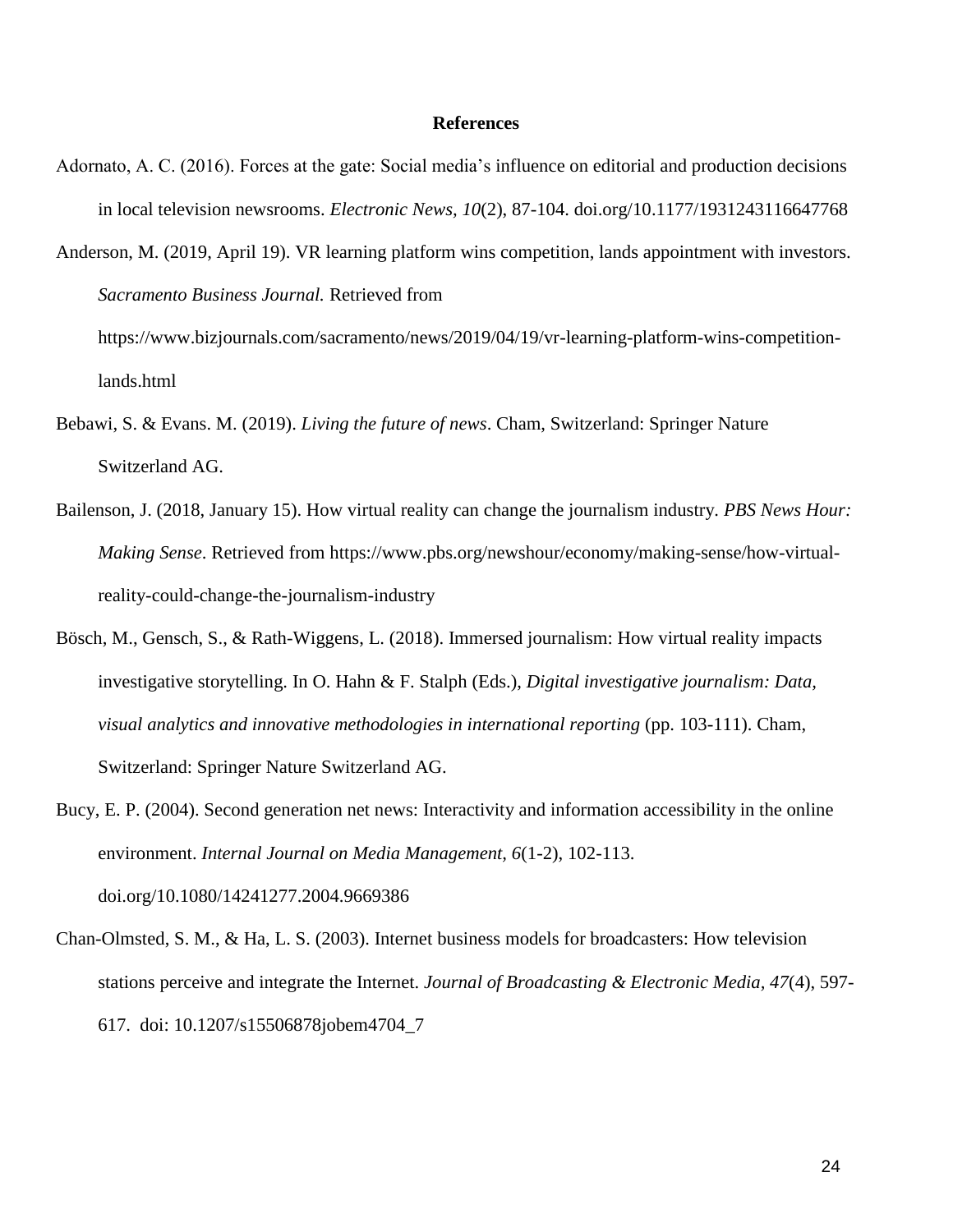- Cleary, J., & Bloom, T. (2011). Gatekeeping at the portal: An analysis of local television websites' usergenerated content. *Electronic News, 5*(2). 93-111. doi: 10.1177/1931243111408389
- Cummings, D. (2014). The DNA of a television news story: Technological influences on TV news production. *Electronic News, 8*(3), 198-215. doi: 10.1177/1931243114557596
- Daniels, G. L., & Loggins, G. M. (2010). Data, Doppler, or depth of knowledge: How do television stations differentiate local weather? *Atlantic Journal of Communication. 18*, 22-35. doi: 10.1080/15456870903340472
- Doyle, P. (2015). Bringing you into the news: The state of virtual reality in journalism. [archive] Retrieved from https://web.archive.org/web/20151122230121/http://storynext.gannett.com:80/stateof-vr.pdf
- Feldman, B. (2019, January 21). The best use of augmented reality right now is the Weather Channel's. *New York Magazine*. Retrieved from http://nymag.com/intelligencer/2019/01/the-weather-channelsaugmented-reality-segments.html
- Ferguson, D. A., & Greer, C. F. (2013). Predicting the adoption of Mobile DTV by local television stations in the United States. *International Journal on Media Management, 15*, 139-160. doi: 10.1080/14241277.2013.767259
	- Ferguson, D. A., & Greer, C. F. (2015). Pinning and promotion: How local television stations are using Pinterest for branding and audience connectivity. *Journal of Promotion Management, 21*, 64-81. doi: 10.1080/10496491.2014.971210
	- Fogden, T. (2018, August 30). Why is VR failing to take off (again)? *Tech.co*. Retrieved from https://tech.co/why-is-vr-failing-to-take-off-again-2018-08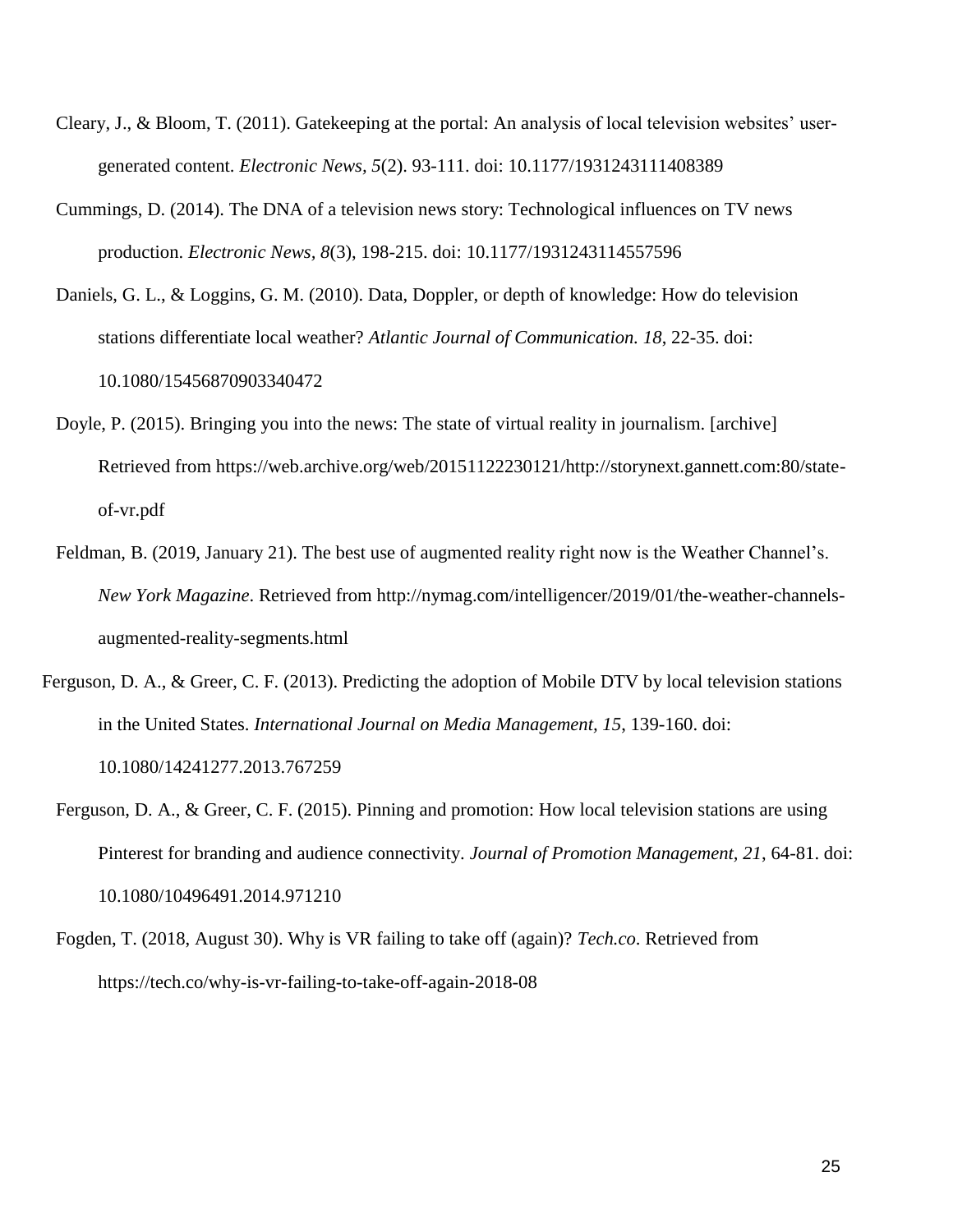- Greer, C. F., & Ferguson, D. A. (2011a). Following local television news personalities on Twitter: A uses and gratifications approach to social networking. *Electronic News, 5*(3), 145-157. doi: 10.1177/1931243111420405
- Greer, C. F., & Ferguson, D. A. (2011b). Using Twitter for promotion and branding: A content analysis of local television Twitter sites. *Journal of Broadcasting & Electronic Media, 55*(2), 198-214. doi: 10.1080/08838151.2011.570824
- Greer, C. F., & Ferguson, D. A. (2017). The local TV station as an organizational self: Promoting corporate image via Instagram. *International Journal on Media Management*, *19*(4), 282-297. doi: 10.1080/14241277.2017.1383255
- Gregson, K. S. (2008). Missed opportunities: Use of the Web to promote the local television newscast. *Journal of Website Promotion, 3*9(1/2), 102-117. doi: 10.1080/15533610802052837
- Herz, M., & Rauschnabel, P. (2018). Understanding the diffusion of virtual reality glasses: The role of media, fashion and technology. *Technological Forecasting and Social Change*, *138*, 228-242. doi: 10.1016/j.techfore.2018.09.008
- Hoey, A. (2015, May/June). Journalism's emerging platforms. Columbia Journalism Review. Retrieved from https://www.cjr.org/the\_experiment/journalisms\_emerging\_platforms.php
- Hur, E. (2017, September 1). Digital journalism class focuses on virtual reality. Retrieved from https://dailytrojan.com/2017/09/01/digital-journalism-class-focuses-virtual-reality/
- Irish, E. (2018, June 15). Indy TV news stations take different approaches to set technology. *Indianapolis Business Journal*. Retrieved from https://www.ibj.com/articles/69131-indianapolis-tv-news-stationstake-different-approaches-to-set-technology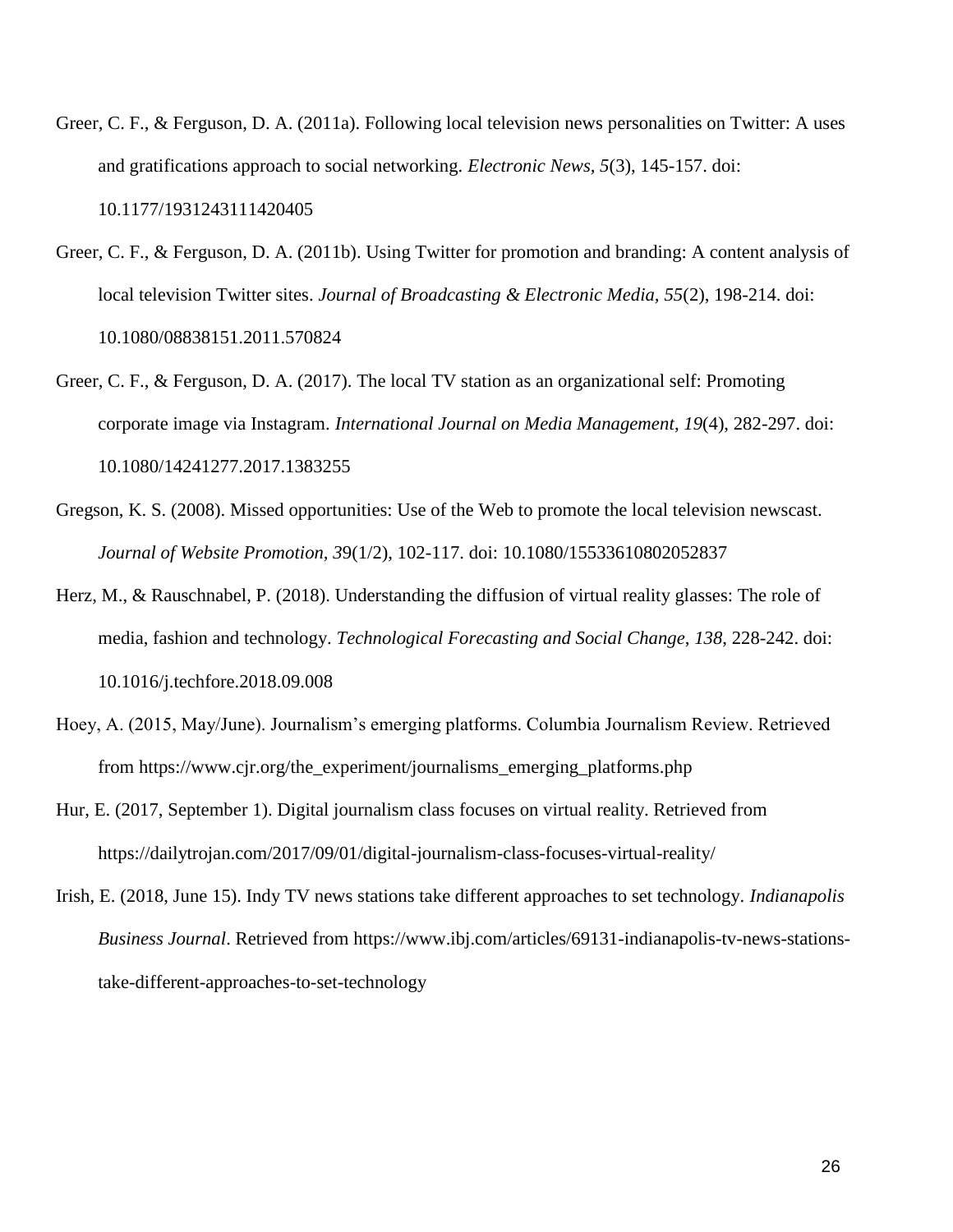- IDC (International Data Corporation). (2018, June 19). Augmented reality and virtual reality are on the VRge of growth, says IDC. Retrieved from https://www.idc.com/getdoc.jsp?containerId=prUS44001618
- Jones, S. (2017). Disrupting the narrative: Immersive journalism in virtual reality. *Journal of Media Practice*, *18*(2-3), 171-185. doi: 10.1080/14682753.2017.1374677
- Kang, S., O'Brien, E., Villareal, A., & Lee, W. (2019). Immersive journalism and telepresence: Does virtual reality news use affect news credibility? *Digital Journalism*, online pre-publication, 7, 294-313. doi: 10.1080/21670811.2018.1504624
	- Kiernan, V., & Levy, M. R. (1999). Competition among broadcast-related websites. *Journal of Broadcasting & Electronic Media, 43*(2), 271-279. doi: 10.1080/08838159909364489
	- Koski, O. (2015, Winter). Virtual reality lets audiences step into the story. Nieman Storyboard. Retrieved from http://niemanstoryboard.org/stories/virtual-reality-lets-the-audience-step-into-the-story/
	- Kurz, P. (2015, June 18). Gray TV takes aim at hybrid news sets. TVNewsCheck. Retrieved from http://www.tvnewscheck.com/article/86270/gray-tv-takes-aim-at-hybrid-news-sets
	- Kurz, P. (2016, May 19). Five technologies reshaping TV news. TVNewsCheck. Retrieved from http://www.tvnewscheck.com/article/94879/five-technologies-reshaping-tv-news
	- Lacy, S., Atwater, T., & Powers, A. (1988). Use of satellite technology in local television news. *Journalism & Mass Communication Quarterly, 64*(4), 925-929.
	- Local TV news and the new media landscape. (2018, April 5). Knight Foundation. Retrieved from https://knightfoundation.org/reports/local-tv-news-and-the-new-media-landscape
	- Marron, M. B. (2015). Watershed moments in journalism. *Journalism & Mass Communication Quarterly, 70*(4), 351-353. doi: 10.1177/1077695815625497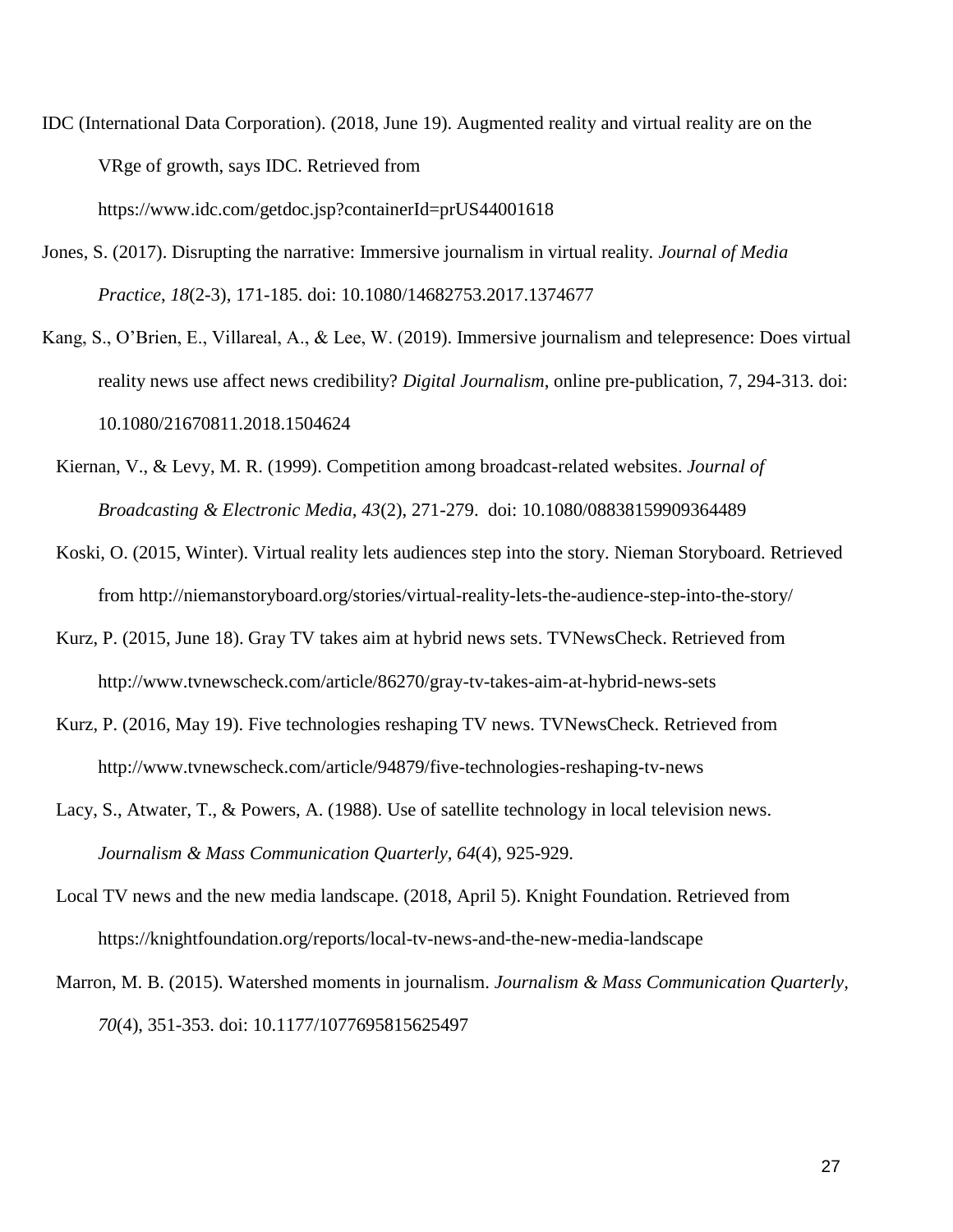Martin, C. (2017, March 16). VR, AR headset market growing 58% a year, to reach 99 million devices. *MediaPost*. Retrieved from https://www.mediapost.com/publications/article/297258/vr-ar-headsetmarket-growing-58-a-year-to-reach.html

- McDonald, A. (2017, January 4). What VR means for the TV industry. *Knect365*. Retrieved from https://knect365.com/media-networks/article/4dd1cd29-9dce-43a6-865a-d0b6eb2e1eaa/what-vrmeans-for-the-tv-industry
- McKalin, V. (2014, April 6). Augmented reality vs. virtual reality: What are the differences and similarities? *Tech Times*. Retrieved from http://www.techtimes.com/articles/5078/20140406/augmented-reality-vs-virtual-reality-what-arethe-differences-and-similarities.htm
- Matsa, K. E. (2018, January 5). Fewer Americans rely on TV news; what type they watch varies by who they are. Pew Research. Retrieved from https://www.pewresearch.org/fact-tank/2018/01/05/feweramericans-rely-on-tv-news-what-type-they-watch-varies-by-who-they-are/
- Meyer, K. M., & Tang, T. (2015). #social journalism: Local news media on Twitter. *International Journal on Media Management, 17*, 241-257. doi: 10.1080/14241277.2015.1107569
- Moon, S. J., & Hadley, P. (2014). Routinizing a new technology in the newsroom: Twitter as a news source in mainstream media. *Journal of Broadcasting & Electronic Media, 58*(2), 289-305. doi: 10.1080/08838151.2014.906435
- Morrison, S., & Carlson, E. (2018, April 18). From Nieman Reports: Reinventing local TV news might require going over the top. NiemanLab. Retrieved from https://www.niemanlab.org/2018/04/fromnieman-reports-reinventing-local-tv-news-might-require-going-over-the-top/
- O'Malley, G. (2019, January 31). VR Headsets Forecast To Reach 54M By 2023. *MediaPost*. Retrieved from https://www.mediapost.com/publications/article/331302/vr-headsets-forecast-to-reach-54m-by-2023.html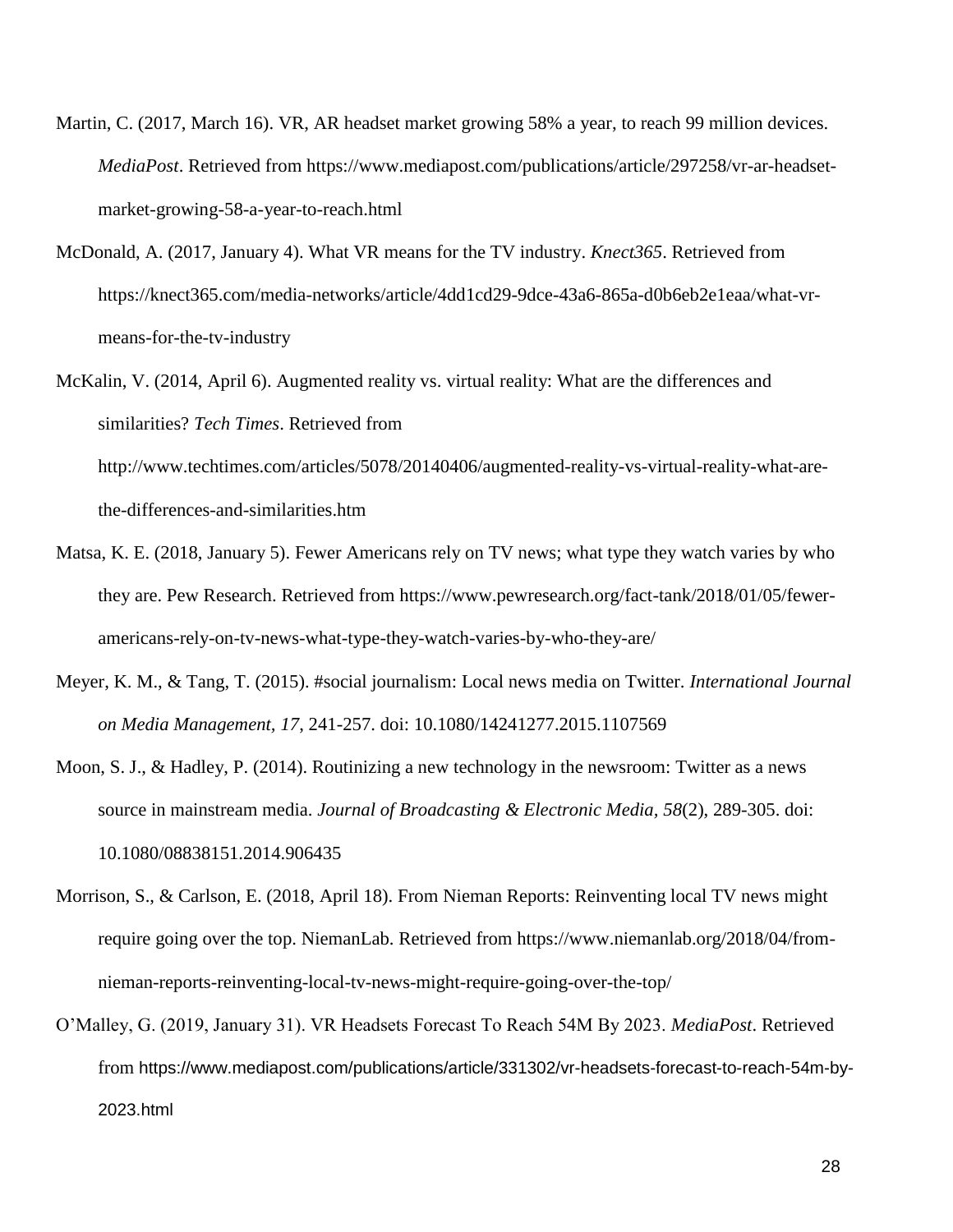PBS. (2018, September 20). Creating virtual reality journalism: A guide for best practices. Retrieved from https://www.pbs.org/wgbh/frontline/article/creating-virtual-reality-journalism-a-guide-for-bestpractices/

Pallanich J. (2019, May 16). Newsrooms getting smarter about AI. TVNewsCheck. Retrieved from https://tvnewscheck.com/article/235067/newsrooms-getting-smarter-about-ai/ Papper, B. (2016, May 16). RTDNA research: The business of news. Retrieved from https://rtdna.org/article/rtdna\_research\_the\_business\_of\_tv\_news

- Papper, B. (2017, May 8). RTDNA research: The business of news. Retrieved from https://rtdna.org/article/rtdna\_research\_the\_business\_of\_tv\_news\_2017
- Papper, B. (2018, July 11). 2018 newsroom digital media report. Radio and Television Digital News Association. Retrieved from http://rtdna.org
- Pavlik, J. V., & Bridges, F. (2013). The emergence of augmented reality (AR) as a storytelling medium in journalism. *Journalism & Communication Monographs, 15*(1), 4-59.
- Pavlik, J. V. (2019). *Journalism in the age of virtual reality: How experiential media are transforming news*. Columbia University Press.
- Preston, J., & Zenni, N. (2017, July 11). 11 ideas win journalism 360 challenge on immersive storytelling. Knight Foundation. Retrieved from https://knightfoundation.org/articles/11-ideas-win-journalism-360-challenge-on-immersive-storytelling
- Reinardy, S., & Bacon, S. (2014). Feast and famine? Local television news workers expand the offerings, but say they are hungry for quality journalism. *Journal of Media Practice, 15*(2), 133-145.

Reis, A. B., & Coelho, A. F. V. C. C. (2018). Virtual reality and journalism: A gateway to conceptualizing immersive journalism. *Digital Journalism, 8*, 1090-1100. doi: doi.org/10.1080/21670811.2018.1502046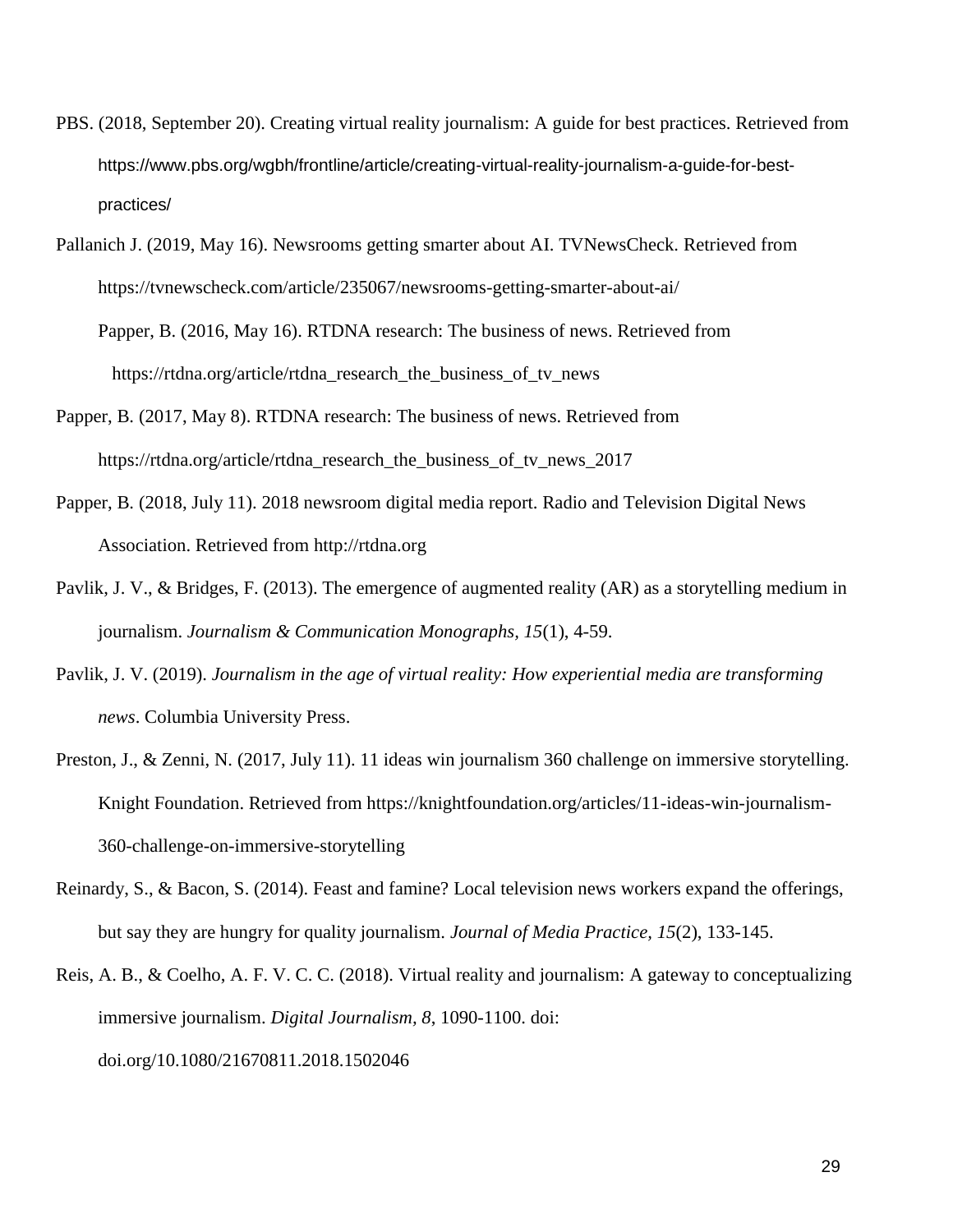Rivera, A. (2017, October 9). Reality check. VR vs. AR vs. MR. Business.com. Retrieved from https://www.business.com/articles/virtual-vs-augmented-vs-mixed-reality/

Rogers, E. M. (1995). *Diffusion of innovations* (4th ed.). NY: Free Press.

- Romano, A. (2018, April 24). Stations take new view of weather. Broadcasting & Cable. Retrieved from https://www.broadcastingcable.com/news/stations-take-new-view-of-weather
- Schmidt, C. (2018, May 16). What *is* innovation in local TV news? Andrew Heyward's new mission is to find out. NiemanLab. Retrieved from https://www.niemanlab.org/2018/05/what-is-innovation-inlocal-tv-news-andrew-heywards-new-mission-is-to-find-out/
- Shin, D., & Biocca, F. (2017). Exploring immersive experience in journalism: What makes people empathize with and embody immersive journalism? *New Media & Society*, *19*(11), 1-24. doi:10.1177/1461444817733133.
- Stubbs, B. (2018). Virtual reality journalism: Ethics, grammar and the state of play. *Australian Journalism Review*, *40*(1), 81-90.
- USA Today. (2015). VR stories: Put yourself inside the story. *USA Today Network*. Retrieved from https://www.usatoday.com/vrstories/
- Vanian, J. (2018, September 26). Facebook CEO Mark Zuckerberg debuts the Oculus Quest. *Fortune.* Retrieved from http://fortune.com/2018/09/26/facebook-oculus-quest/
- Vettenhen, P. H., Wiltink, D., Huiskamp, M., Schaap, G., & Ketelaar, P. (2019). Taking a full view: How viewers respond to 360-degree video news. Computers in Human Behavior, 91, 24-32. doi: 10.1016/j.chb.2018.09.018
- Watson, Z. (2017, April 24). VR for news: The new reality. Reuters Institute for the Study of Journalism. Retrieved from https://reutersinstitute.politics.ox.ac.uk/our-research/vr-news-new-reality
- The Weather Channel and SEC network team up on immersive mixed reality experience. (2018, Nov. 16). The Weather Channel [press release]. Retrieved from